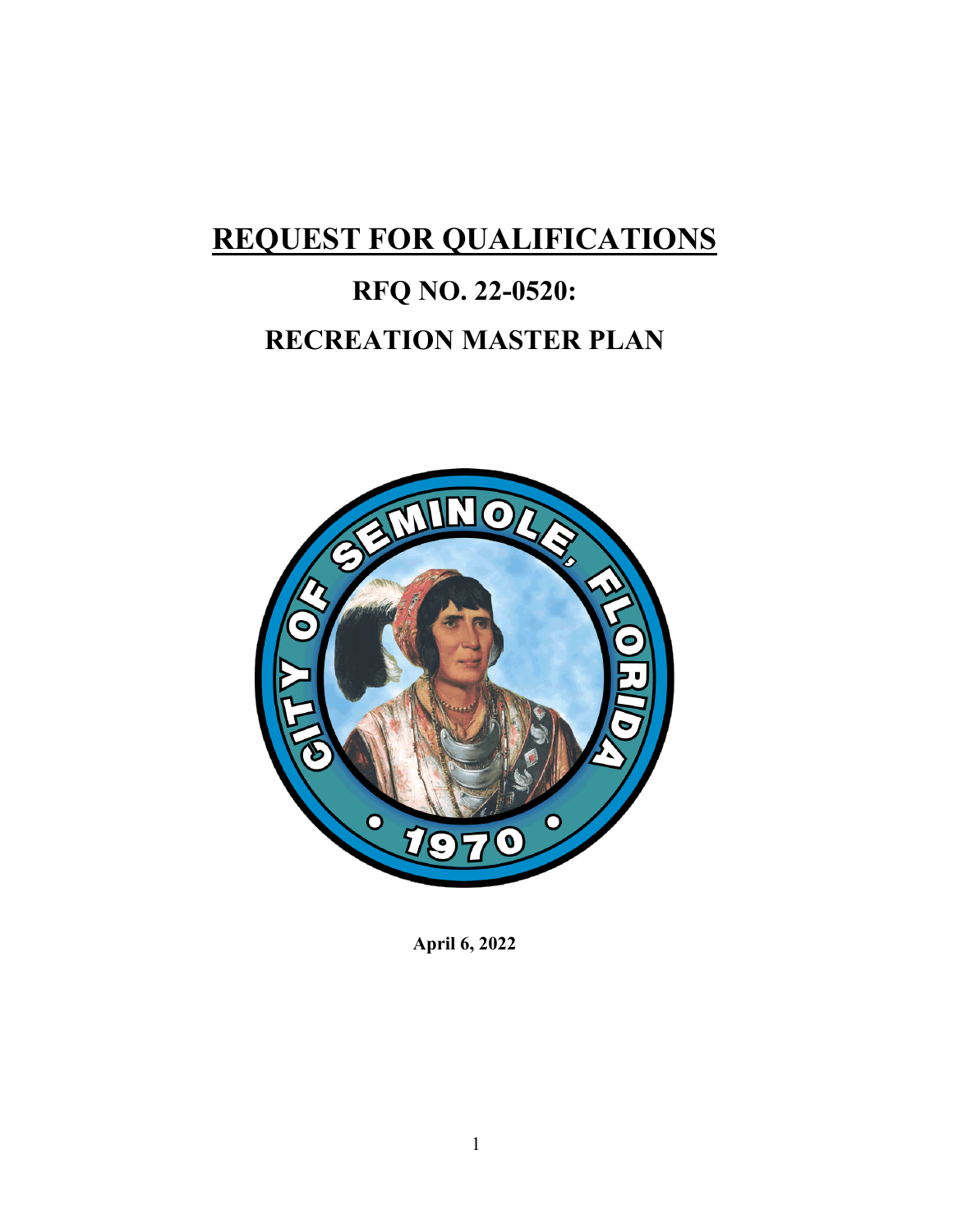## **TABLE OF CONTENTS**

| <b>SECTION I: SCOPE OF SERVICES</b>               |  |
|---------------------------------------------------|--|
|                                                   |  |
|                                                   |  |
|                                                   |  |
|                                                   |  |
|                                                   |  |
|                                                   |  |
| <b>SECTION III: REQUIRED FORMS</b>                |  |
|                                                   |  |
|                                                   |  |
|                                                   |  |
|                                                   |  |
| <b>SECTION IV: GENERAL TERMS &amp; CONDITIONS</b> |  |
|                                                   |  |
|                                                   |  |
|                                                   |  |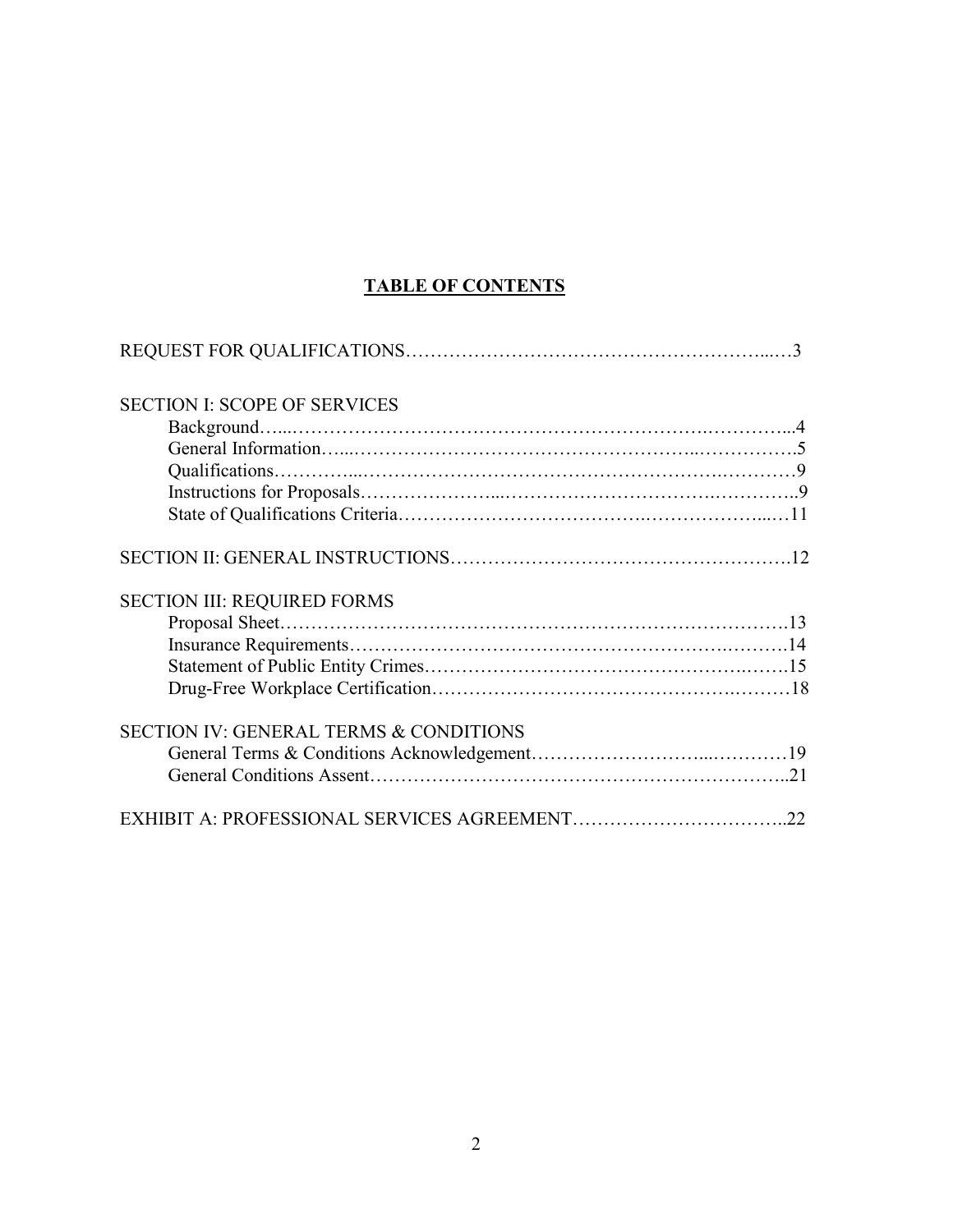## **REQUEST FOR QUALIFICATIONS**

#### **RFQ NO. 22-0520: RECREATION MASTER PLAN**

 9199 113th Street North, Seminole, FL 33772 **by 11:00 am on Friday, May 20, 2022.**  Sealed proposals must be received at City of Seminole City Hall, Office of the City Clerk, Proposals shall be publicly opened and read aloud at City of Seminole City Hall, Council Chambers, immediately after closing.

the City's website, under Public Notices, at [www.myseminole.com](http://www.myseminole.com/) or online on Demand Star at [www.demandstar.com](http://www.demandstar.com/) after 12:00pm on April 6, 2022. The complete Request for Qualifications and contract documents may be downloaded from

 All questions regarding this Request for Qualifications shall be directed to: Becky Gunter, Recreation Director. Questions shall be submitted in writing via email to: [bgunter@myseminole.com](mailto:bgunter@myseminole.com) 

Submission of proposal responses by mail, hand delivery or express mail must be in a sealed envelope/box with the Proposer's name and return address indicated.

#### **The outside of the envelope/box used for sealed proposals shall be marked as follows: "DO NOT OPEN" "RFQ NO. 22-0520: RECREATION MASTER PLAN" Firm's Name and Address**

Address the bid submission to the following:

**City of Seminole 9199 113th Street North City Clerk Seminole, FL 33772** 

 telegram, telephone, or transmitted by facsimile (FAX) machine will not be accepted. No Proposals shall be accepted no later than the time and date specified on the REQUEST FOR QUALIFICATIONS. All proposals received after that time shall be rejected. Offers by proposal may be withdrawn or modified after the time fixed for the opening of the bid. The City of Seminole reserves the right to reject any or all Statements of Qualification if it is deemed to be in the best interest of the City.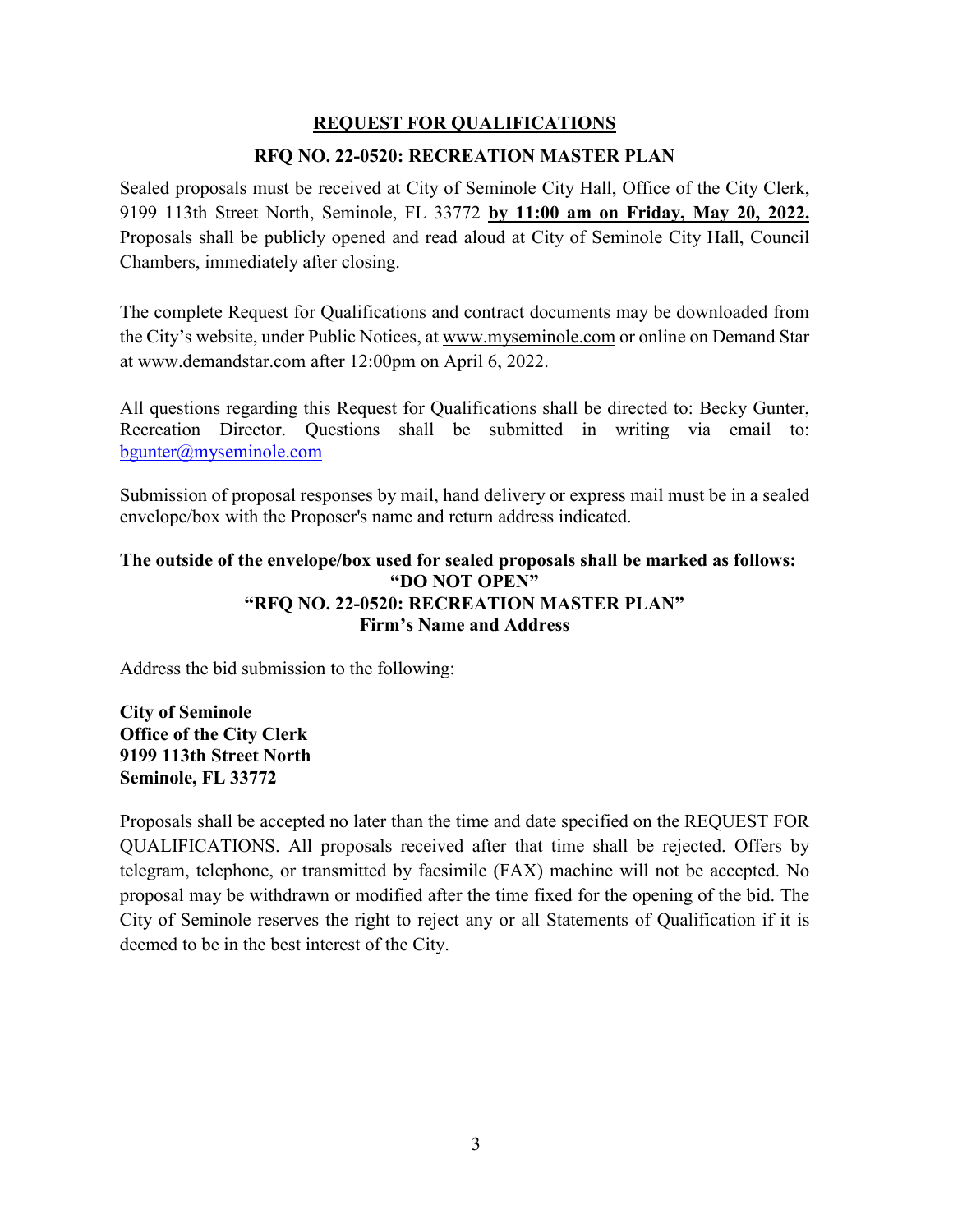#### **SECTION I SCOPE OF SERVICES**

#### **1. BACKGROUND**

Pursuant to the authority granted to it in *Florida Statutes* § 287.055(4)(d), the City of Seminole, a Florida municipal corporation, is interested in entering into a contract with a qualified and experienced Firm to provide professional services for the development of a Recreation Master Plan (RMP) not exceeding the dollar threshold limits pursuant to Section 287.055 *Florida Statutes* as amended from time to time.

The catalyst for this project is the City's Recreation Center, a 49,000 square foot Recreation and Aquatics complex, that is reaching the end of its useful life. To understand how to best meet the current recreational needs of residents and users, the City will complete a Master Plan to drive design on a new or renovated Recreation Center.

The City also seeks to define future recreation needs for the community, which includes both residents and non-residents. The master plan will provide recommendations for the provision of facilities, programs and services, techniques for engaging new patrons, and utilization analysis.

 to become a policy document, guiding service delivery over the next 10 years. The consultant will collect and analyze data to develop a clear and actionable plan to implement the priorities identified through the study, including identifying recommendations for program development for the next ten years. The consultant will work closely with City staff in preparing the Recreation Master Plan. The consultant will create a document for distribution to the public and present the document to the City Council for approval at a regularly scheduled Council meeting. The Comprehensive Recreation Master Plan will require the approval of the City Council

Anticipated Needs:

- • Determine if existing facilities and fields (in City and greater Seminole area) are sufficient to service needs;
- Replacement, upgrades and/or enhancements to existing recreational facilities;
- Family oriented semi-passive areas; picnic area, small pavilions, passive and or nature parks;
- Maintenance enhancements; and
- Specialized programs and/or services.

This process includes developing a comprehensive inventory, an analysis of forecasted needs, and implementation strategies. Specific items to include in the study, but not limited to, are:

- Public Process and Community Engagement;
- Needs assessment to identify gaps and opportunities with respect to recreation facilities, programs, services, activities, events, and open spaces;
- Demographic Trends;
- Level of Service Analysis for Facilities, Programs, and Services;
- Action Plan with detailed recommendations based on the needs assessment, including ranking and prioritization; and
- A proposed timeline for the implementation of the Master Plan shall be provided.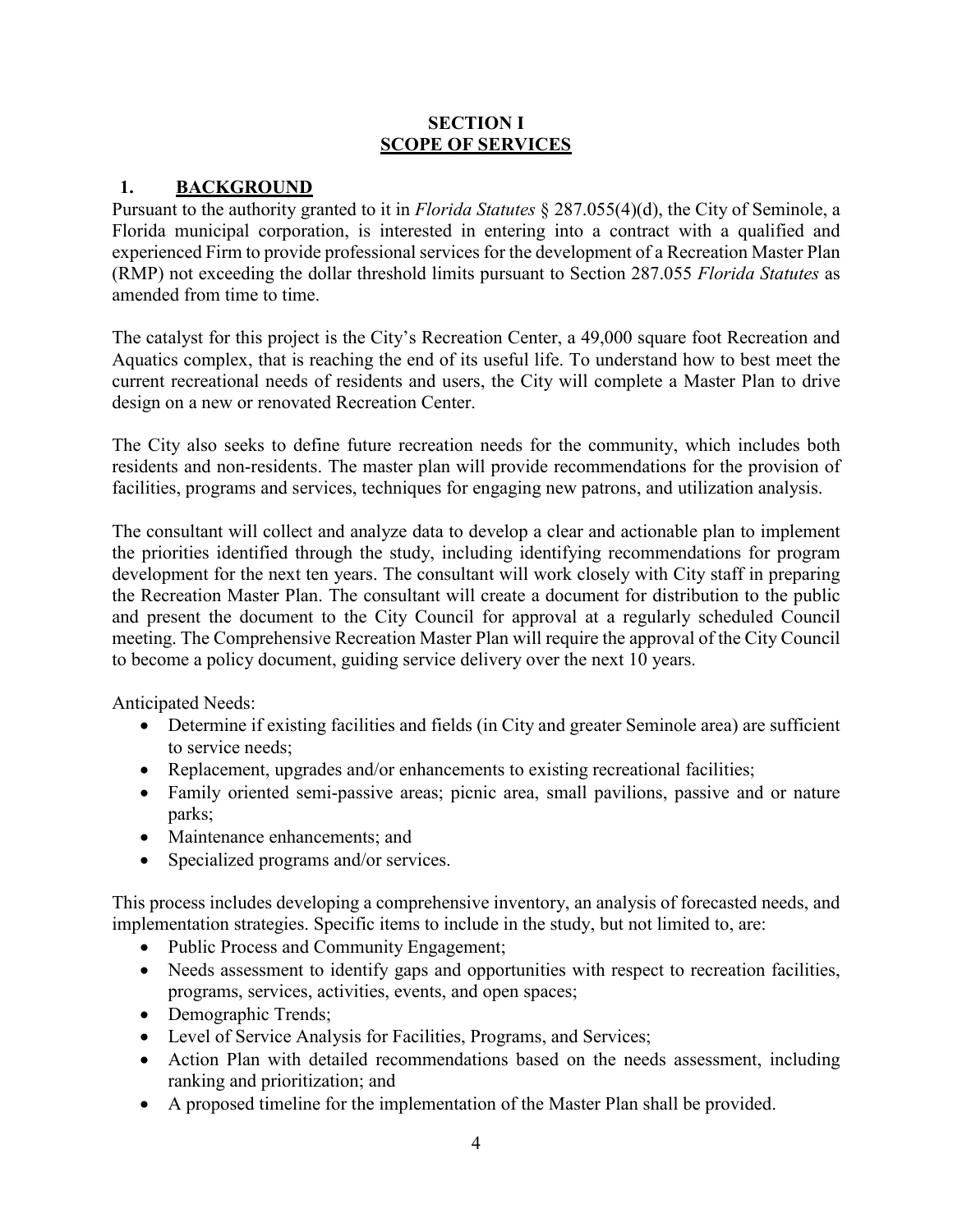In preparation of the Master Plan other relevant City, County, State and regional plans and policies should be reviewed and considered. These plans include, but are not limited to:

- Past Recreation Master Plan
- City of Seminole's Budget and Capital Improvements Plan
- Pinellas County's Unincorporated Seminole Youth Sports Master Plan
- Seminole Community Library programming.

 integral part of the plan development process. The Master Plan shall be officially adopted by the City Council as the policy-making body and integrated into the Capital Improvements Plan and Annual Budget. The public input should be an

 The entire process of the Recreation Master Plan, from inception to adoption by the City Council, should be completed within twelve months.

## **2. GENERAL INFORMATION**

 West Coast. Seminole, Florida has a Council/ Manager form of government, which offers a range The City of Seminole is one of twenty-four municipalities located in Pinellas County on Florida's of services to a population of 19,364 residents and a large unincorporated area. The City has 157 Full-Time Equivalent employees with an annual budget of \$23.3 million (which excludes interfund transfers) for the Fiscal Year beginning October 1, 2021.

The City of Seminole provides the following services to its citizens:

- Fire protection and emergency medical services;
- Maintenance of streets, sidewalks, storm drainage, public parks, and public facilities;
- City planning, zoning, subdivision and building code regulation and enforcement;
- Recreation programming and special events; and
- A joint-use public Library with St. Petersburg College.

 scheduling, ticketing and point of sale, the Recreation Department utilizes Rec Trac software. The City uses Tyler Incode 10 for many computerized governmental functions, including accounting and purchasing. For all recreation-specific functions, including registrations,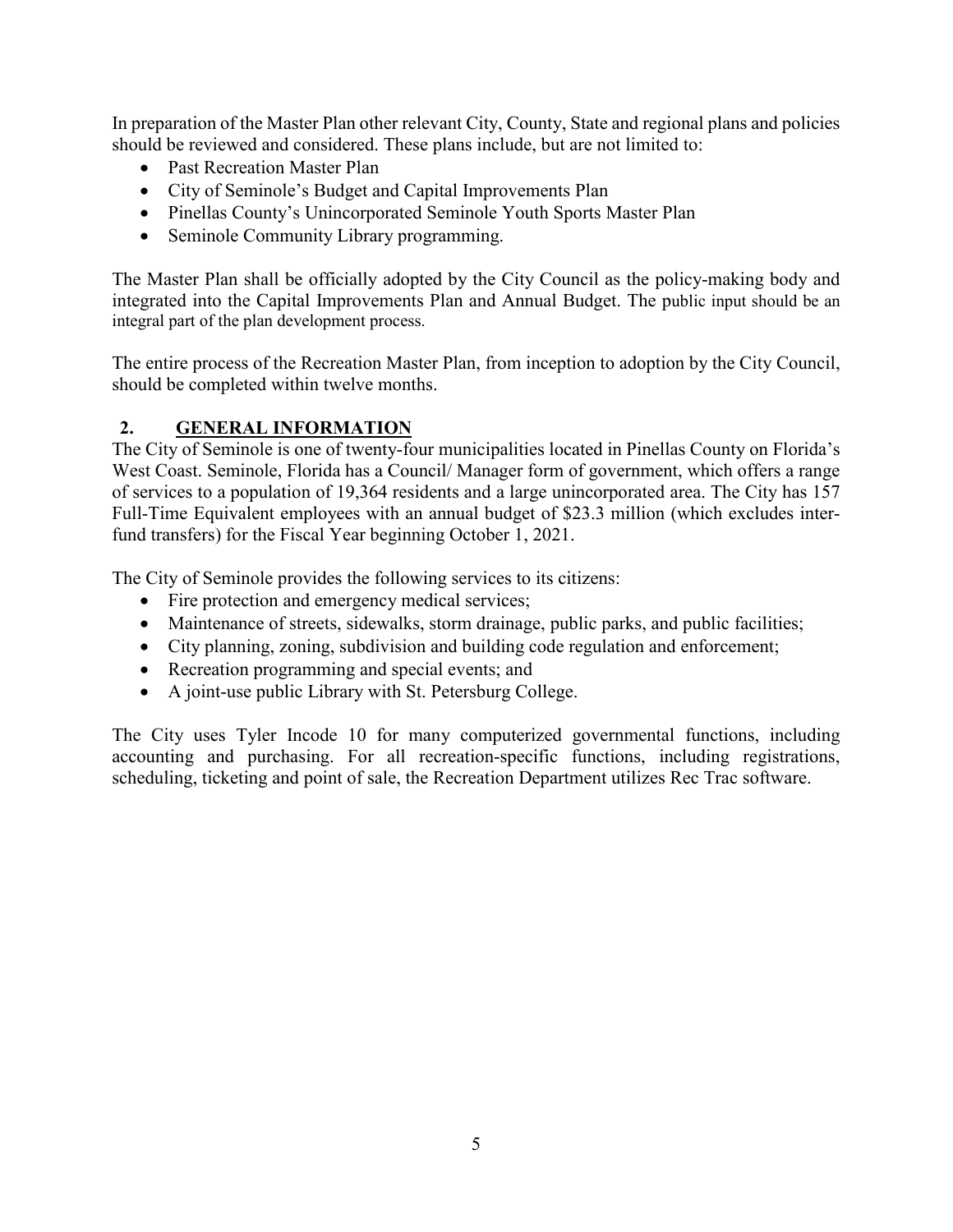#### **Recreation Department Staffing**

|                                           | <b>Full-Time</b><br>Equivalents* | <b>Number of Positions</b> |  |
|-------------------------------------------|----------------------------------|----------------------------|--|
| <b>Full-Time Positions</b>                |                                  |                            |  |
| <b>Recreation Director</b>                | 1.0                              |                            |  |
| Program Coordinator                       | 4.0                              | 4                          |  |
| Administrative Assistant II               | 1.0                              |                            |  |
| Events & Facilities Coordinator           | 1.0                              |                            |  |
| Recreation Leader II                      | 1.0                              |                            |  |
| Custodian                                 | 2.0                              | $\overline{2}$             |  |
| <b>Part-Time &amp; Seasonal Positions</b> |                                  |                            |  |
| Recreation Leader I                       | 3.0                              | 5                          |  |
| Lifeguard/WSI/Pool Staff                  | 2.5                              | 13                         |  |
| Seasonal Camp Counselor                   | 3.0                              | 10                         |  |
| <b>TOTAL STAFFING</b>                     | <b>18.5 FTE</b>                  | 38 positions               |  |

*\*1 FTE = 2,080 hours annually* 

 City staff partners with volunteers to deliver services and to solicit important community input. The Recreation Department also has a Teen Advisory Board which assists the Recreation while learning life skills such as money management and job interviewing. The Recreation Department has a citizen-composed Advisory Board, established by Resolution No. 95-04; and amended by Resolution No. 01-2018, charged with evaluating and making policy recommendations to the City Council regarding Recreation Department fees and programming. Department in planning programs and activities for teens, and by volunteering at special events,

#### **Programs and Events**

The Recreation Department offers three different Children's Break Camps (Holiday, Spring, and Summer Camps), as well as providing care through various organized activities for the children of Seminole and surrounding cities during the days that the children are out of school. These activities include swimming, roller skating, crafts, ice skating, digital art, and special events. Adult and senior citizen-focused activities include senior trips, socials, afternoon movies, and various activities. In a given year, more than 200 recreation programs are offered each year with 5,000 participants.

 opportunities will include adult basketball and volleyball, as well as youth basketball, soccer, classes offered by the Athletic division reach all age groups throughout the City and include Athletic programming for the community includes sports activities for all ages. Athletic flag football, swimming, cross country, lacrosse, track & field, and volleyball. The fitness group fitness classes, youth sports conditioning, and personal training.

The Recreation Department is responsible for conducting special events for the community through such offerings as a Halloween Field of Screams, the Music in the Park concert series, Winterfest, Art In The Park, Taco Fest, a Holiday Night Parade, and the annual Pow Wow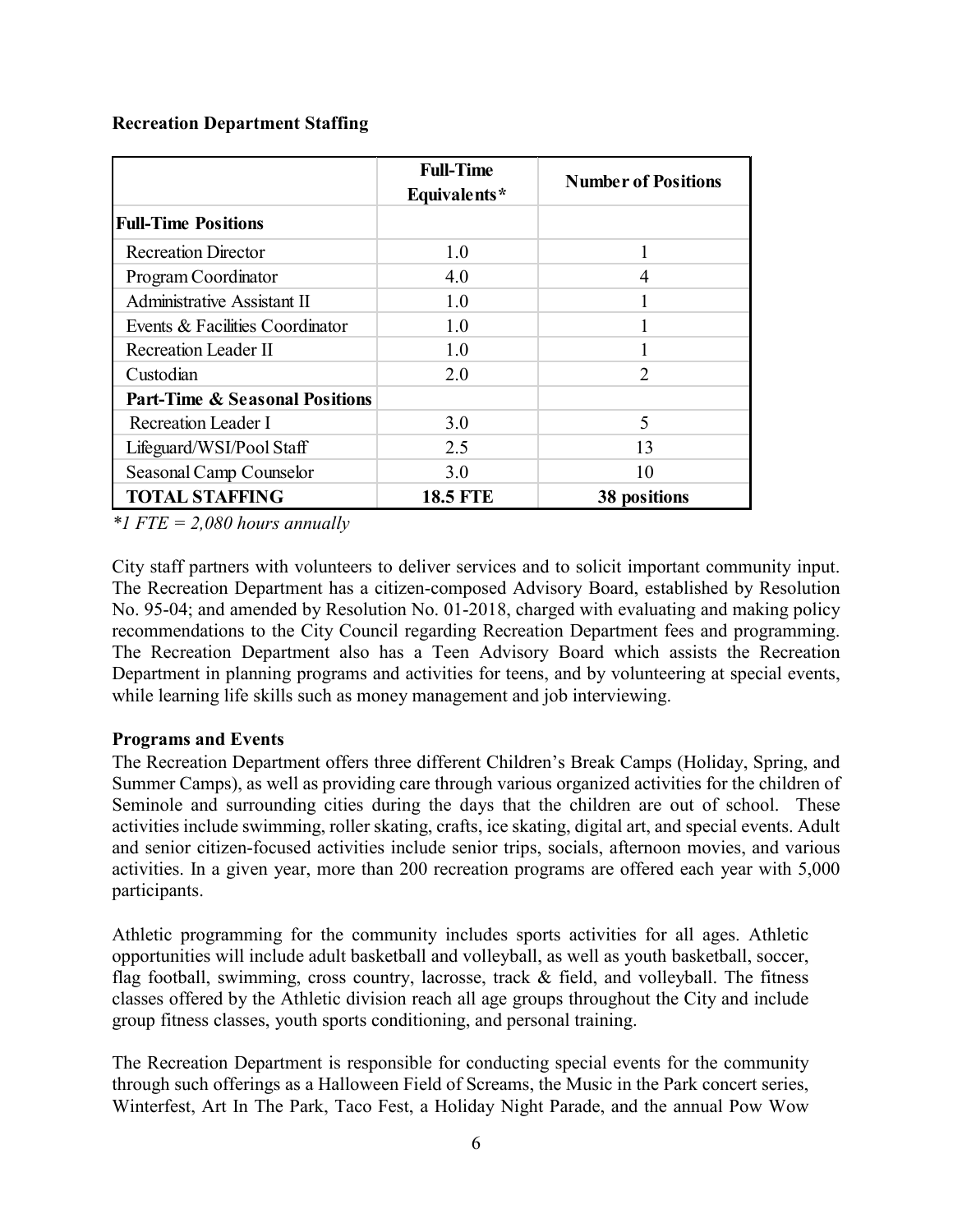Festival. Each year, more than 20 different special events are held with a combined estimated attendance of more than 21,000 people.

#### **Parks and Facilities**

The City has 25 acres of parkland at five City parks, which are used as sites for special events and facility rentals. An inventory is included below.

#### **Seminole City Park, 7464 Ridge Road, Seminole, FL 33772:**

- Parkview Room, a 5060 sq. ft. rental space with a full commercial kitchen.
- Bandshell/Amphitheater
- Playground
- 3 shelters
- Accessible to the Pinellas Trail
- Home of the Seminole Historical Society
- Restrooms
- Paved parking area

#### **Tennis Club Park, 7283 113th Street, Seminole, FL 33772:**

- Four full-size tennis courts (one used for pickleball and tennis)
- Restrooms
- Paved parking area

#### **Blossom Lake Park, 10407 Blossom Lake Drive, Seminole, FL 33772:**

- ADA playground installed 2021
- 2 gazebos (replaced 2022)
- 2 park shelters with picnic tables
- Outdoor basketball court
- Small lake
- Accessible to the Pinellas Trail
- Restrooms
- Paved parking area

#### **Waterfront Park, 10400 Park Boulevard, Seminole, FL 33772:**

- ADA playground installed 2021
- 2 ADA compliant floating kayak launches in Long Bayou with access to Boca Ciega Bay
- Observation Boardwalk (ADA compliant for fishing)
- 3 Pavilions/shelters
- Restrooms
- Paved parking area

## **Recreation Center, 9100 113th Street N., Seminole, FL 33772:**

- Soccer fields
- 2 Outdoor basketball courts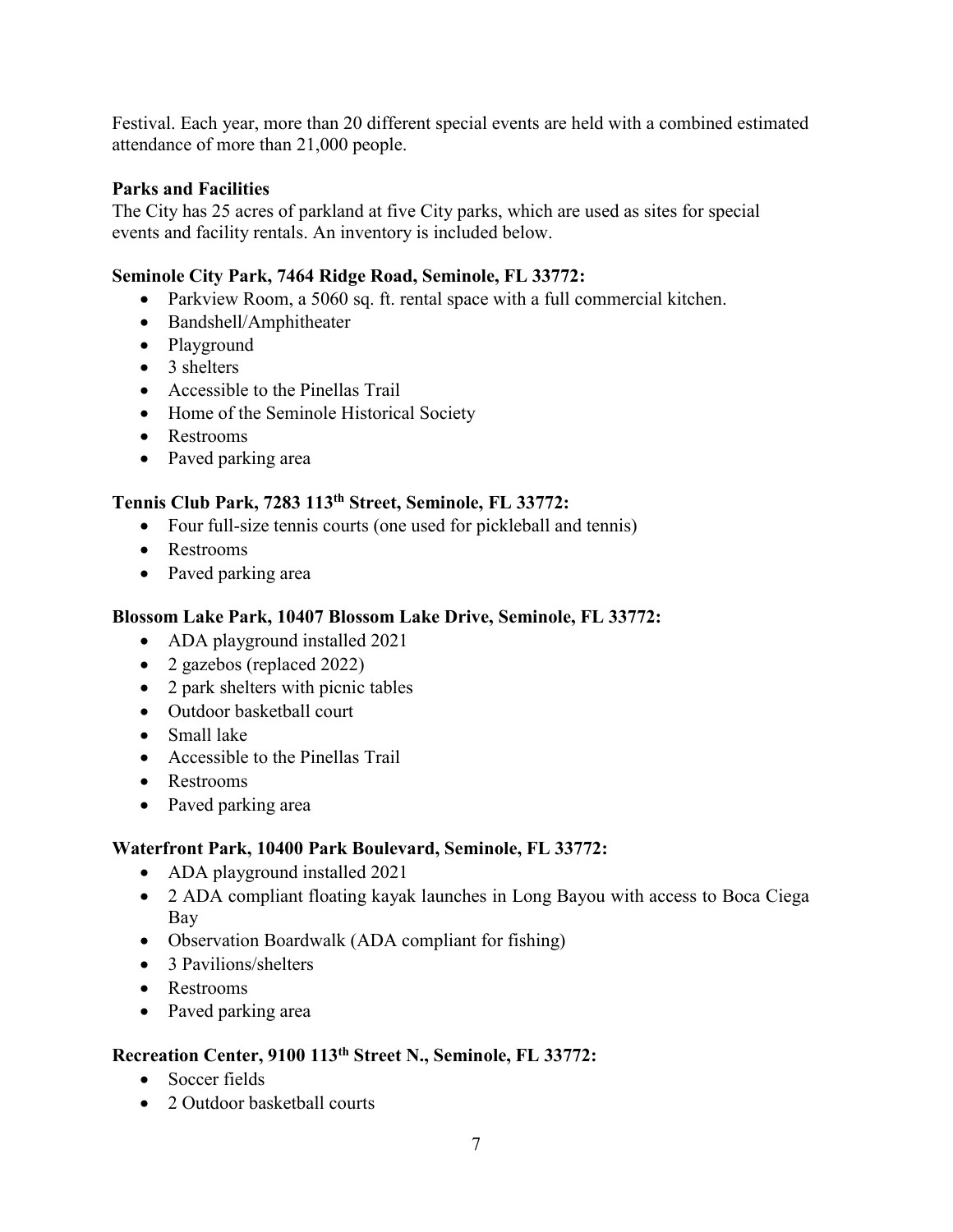- Outdoor restrooms (for soccer field, Aquatics Center and Recreation Center)
- Playground with shade structure
- Aquatics Center
- Gymnasium
- Fitness Center
- Program Rooms
- Commercial kitchen
- Auditorium
- Digital Den
- Esport Lounge
- Recreation administrative offices
- Paved parking

#### **Repetto Property:**

- 5.33 acres lot
- Single-family home (4317 sq. ft.)
- Accessible to the Pinellas Trail
- Provides overflow parking for events at City Park
- No determination on future use.

#### **Recreation Department Performance Measures**

| PERFORMANCE MEASURES                  | <b>FY 2019</b> | <b>FY 2020</b> | <b>FY 2021</b> | <b>FY 2022</b><br><b>Estimated</b> |
|---------------------------------------|----------------|----------------|----------------|------------------------------------|
| <b>Outputs</b>                        |                |                |                |                                    |
| <b>Recreation Center Visits</b>       | 81,637         | 35,435         | 41,289         | 47,089                             |
| <b>Recreation Cards Issued</b>        | 3,344          | 2,319          | 2,284          | 3,027                              |
| <b>Special Event Attendees</b>        | 28,956         | 15,014         | 16173          | 21,898                             |
| Pool Visitors                         | 7,888          | 8,564          | 9,692          | 8,817                              |
| <b>Summer Camp Enrollees</b>          | 2,247          | 1,708          | 2,100          | 2,100                              |
| Programs Offered                      | 359            | 211            | 376            | 350                                |
| <b>Athletic Enrollees</b>             | 404            | 261            | 450            | 500                                |
| Number of Rentals                     | 893            | 1,619          | 1,648          | 1,757                              |
| <b>Efficiency Measures</b>            |                |                |                |                                    |
| Recreation Cards per Capita           | 18%            | 12%            | 12%            | 16%                                |
| Recreation Operating Costs per Capita | \$62.10        | \$59.80        | \$63.15        | \$68.06                            |
| <b>Effectiveness Measures</b>         |                |                |                |                                    |
| Rental Income                         | \$85,923       | \$86,371       | \$65,598       | \$67,398                           |
| Pool Visitors per Hour                | N/A            | 11             | 12             | 12                                 |
| % Pool Visitors with Membership       | N/A            | N/A            | 43%            | 45%                                |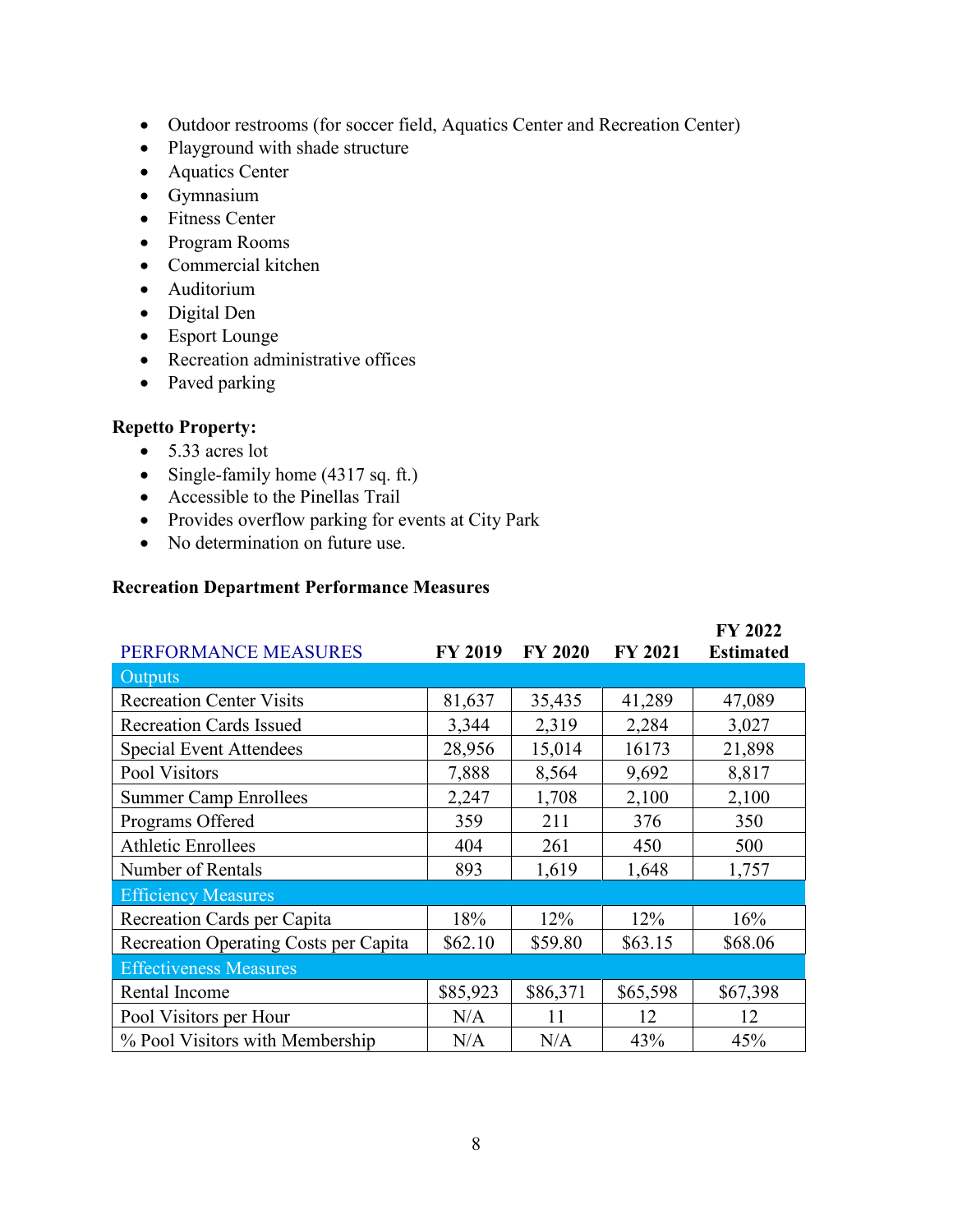## **3. QUALIFICATIONS**

Submittals will only be considered from Firms that meet the following requirements:

- Experience: Firms shall have been in continuous practice for a minimum of ten  $(10)$  years, least two Recreation Master Plans for a government entity with infrastructure similar in shall have performed work for local governments in Florida and shall have completed at scope, size, and complexity as the City of Seminole.
- Authorization and Licenses: Firms must be authorized to do business in the State of Florida and must possess professional service registrations in accordance with applicable statutes, regulations, and rules.
- and maintain, during the life of this Agreement, unless otherwise specified, the insurance coverage as described in the Agreement. • Insurance Requirements: Before performing any work for the CITY, the Firm shall procure

## **4. INSTRUCTIONS FOR STATEMENTS OF QUALIFICATIONS**

#### **One original and one copy of the Statement of Qualifications must be submitted.** In

 submitted on a USB storage device (flash or thumb drive). addition to the hard copies an electronic version of statements of qualification is to be

#### *Required Information and Format*

Maximum 25 pages, suggested page lengths included below.

- I. Title Page (1 page): Proposal Name, Date, Legal Name of Proposer, Local Address, Telephone Number, Contact Person, Email Address.
- II. Table of Contents (1 page): Clear identification of materials by section and page number.
- III. Compliance Information (5 pages): Firms must include/provide the following information/documentation in order to meet the minimum qualifications to warrant consideration:
	- Legal name of the entity.
	- Certification of registration from the Florida Secretary of State showing Firm is in good standing and authorized to do business in Florida. *Firms must be properly registered.*
	- number of Firm's office. *The Firm must have been in continuous business for a minimum of ten years.* Submit the names of owners, officers, and principals in management. • State number of years in business. State the location, address, and telephone
	- Include the Firm's federal taxpayer identification number.
- resources, and any additional related company information. IV. Company Overview (1 page): Provide a brief description of the Firm, similar past work during the last 10 years, Firm's size, structure, financial capacity, available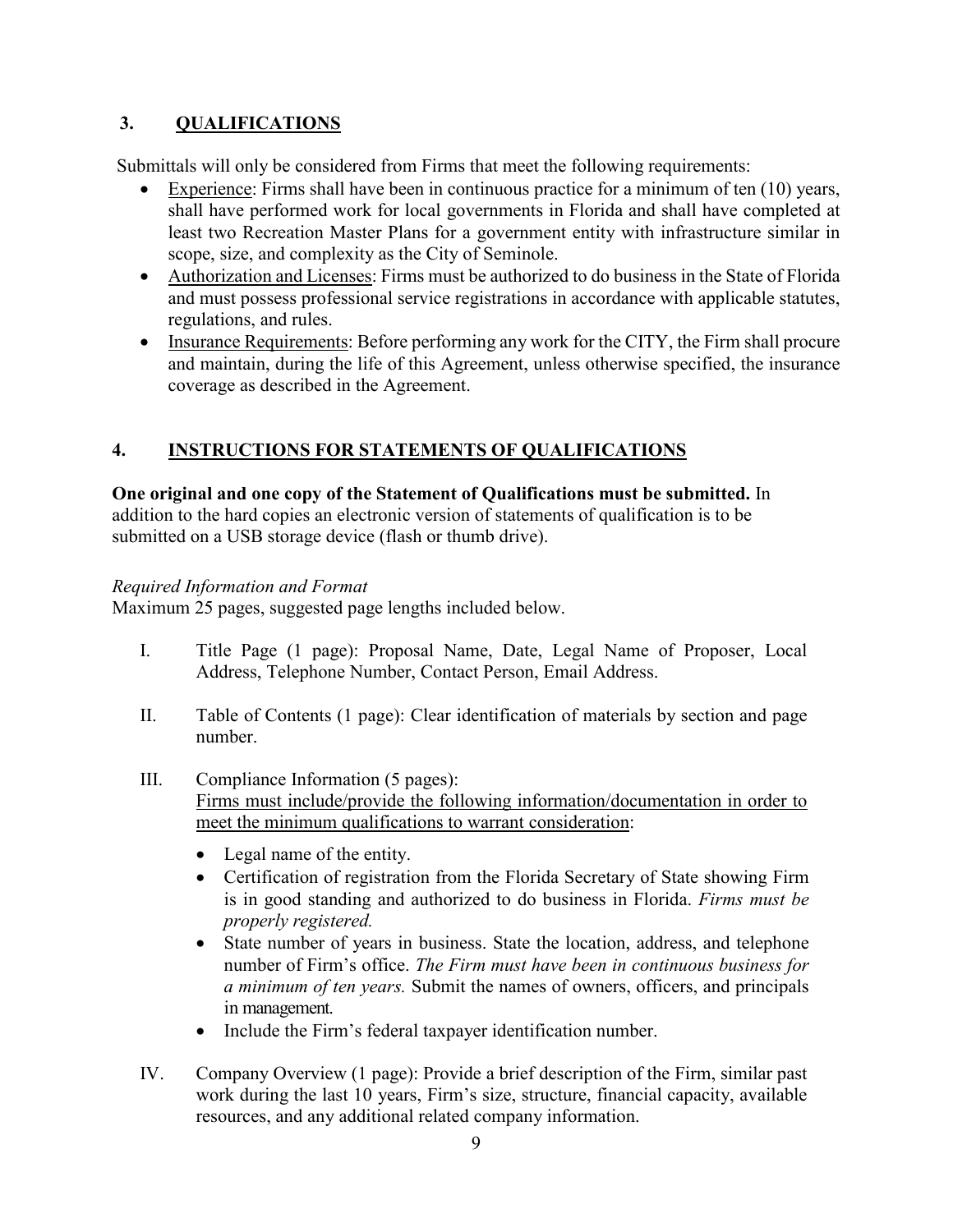V. Past Experience (5 pages):

 current staff. List no more than 10 projects and do not list projects which were not completed by your Firm within the past ten (10) years, indicating the following for each project: List the projects which best illustrate the experience of the Firm which utilized the

- Name and location of the project;
- Project owner\Representative's name, address, telephone, and email address.
- Project Timeline;
- Scope of work;
- Cost; and
- Firm's key professionals involved in the project.
- VI. Project Team (7 pages)

The quality, experience and quantity of staff and their respective functions will be evaluated by the Committee. Give brief resumes of key persons to be assigned to the Project including, but not limited to, the following:

- Name and title:
- Location of office;
- • Previous projects comparable in design, scope, and complexity as well as the team member's job assignment for other projects;
- Number of years with this Firm;
- Number of years with other Firms providing similar services;
- • Experience including at least three projects of similar scope, as well as specific job assignment on said projects;
- Degrees, certifications, and active registrations of any assigned key person.
- Services." Provide three (3) example concepts of previous projects your Firm has performed that best mirror the scope of work that the City of Seminole is trying to VII. Project Approach (7-10 pages): A general description of the techniques, approaches, and methods to be used in providing these services as described in the "Scope of accomplish.
- VIII. Required Forms:
	- PUBLIC ENTITY CRIME STATEMENT
	- DRUG-FREE WORK PLACE CERTIFICATE
	- GENERAL TERMS & CONDITIONS
	- GENERAL CONDITIONS ASSENT

 indicated herein, on or before the scheduled due date, as set forth in this RFQ, will not be Warning: Statements of Qualification that are not received by the City of Seminole, as considered.

The City reserves the right to waive informalities and to terminate this RFQ process.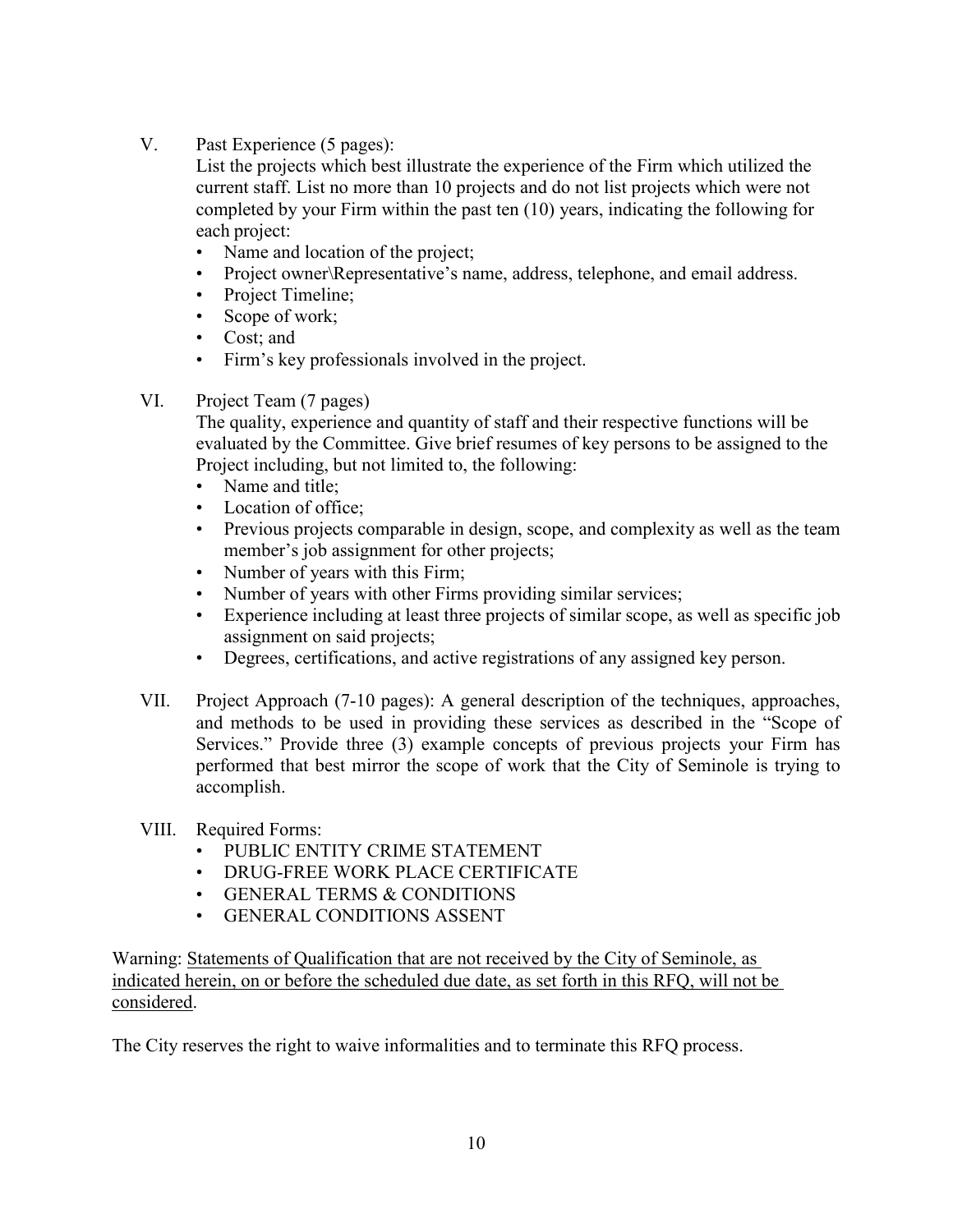#### **5. STATEMENT OF QUALIFICATIONS CRITERIA**

The City Evaluation Committee ("CEC") members shall use the criteria listed below to rank each Firm's Statement of Qualifications.

#### **Past Project Experience and Client References - 20%**

 Florida. This may include evaluating the Firm's performance on previous projects. Major consideration will be given to the Firm's successful completion of previous projects comparable in design, scope, and complexity within the past ten (10) years within the State of

#### **Project Team - 40%**

 The quantity and experience of staff and their functions. The Firm shall name the actual staff members to be assigned to this Project, describe their ability and experience, and indicate the function of each within their organization and their proposed role on this Project.

#### **Approach and Methodology – 40%**

 resources required from both the Firm and the City. Articulate why the Firm's approach is unique. State your Firm's technical approach to the project and interpretation of the scope of services. Explain the Firm's capacity to accomplish it successfully. Discuss the applicable stages or milestones of the project, timeline for completion of the "Scope of Services" described herein, and

 is held on the second and fourth Tuesday of each month beginning at 6 p.m. Presentations are not anticipated to last longer than 45 minutes per Firm. The City may, at its discretion, provide an Firms will be selected by the CEC to make presentations at a public meeting to the City Council. The City will coordinate with the short-listed Firms for a public meeting of the City Council, which agenda or outline of the presentation format in advance. Upon completion of presentations, the City Council will rank shortlisted Firms based on information provided during the presentation.

 The City shall commence contract negotiations beginning with the City Council's top-ranked Firm and proceed to the next highest-ranked Firm in descending order until an Agreement has been reached. The agreement will then be presented to City Council for approval. first. If the agreement is not reached with the top-ranked Firm, the City will terminate negotiations

The selected Firm will be required to meet the insurance requirements of the City set forth herein.

In accordance with Florida law, the selected Firm will be required to make sworn statements regarding Public Entity Crimes.

 Costs of participating in this solicitation process, including presentations to the City Evaluation Committee, are solely those of the Firm(s) and the City will assume no responsibility for any costs.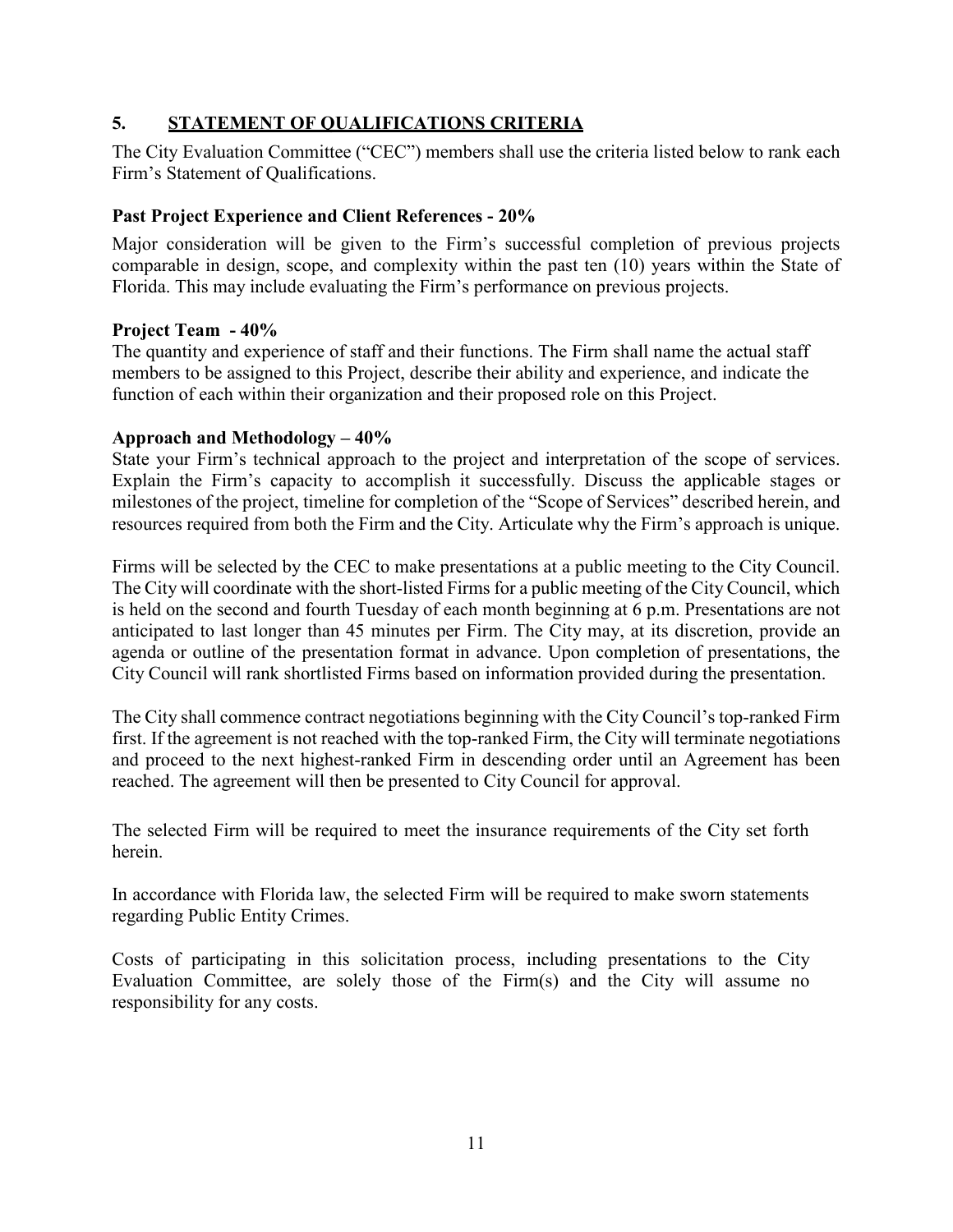#### **SECTION II GENERAL INSTRUCTIONS**

All Proposals must be typed—as legibility, clarity, and completeness are essential—and must be signed by the individual(s) legally authorized to bind the Proposer.

Responses should be mailed or delivered to:

**City of Seminole 9199 113th Street North Office of the City Clerk Seminole, FL 33772** 

Proposals should be submitted by mail, hand delivery, or express mail in a sealed envelope with the respondent's name and return address. To prevent unauthorized access to the Proposal, the outside of the envelope/box used for the sealed proposals should be clearly marked as follows:

| "DO NOT OPEN"<br>"REQUEST FOR PROPOSALS FOR AUDITING SERVICES"<br><b>CITY OF SEMINOLE, FLORIDA</b><br>RFQ No. 22-0520: Recreation Master Plan |  |  |
|-----------------------------------------------------------------------------------------------------------------------------------------------|--|--|
| Name of $FIRM:$<br>Address of FIRM:                                                                                                           |  |  |

## **QUESTIONS**

 no later than fourteen (14) days prior to the RFQ due date. Any questions concerning the RFQ should be directed in writing to Recreation Director, Becky Gunter, at bgunter@myseminole.com. All requests for information shall be submitted

authorized to explain or interpret the RFQ or to respond to questions related thereto. Only the responses of the above-identified City official shall be binding, and Firms are advised that no other source of information as to this RFQ is authorized, and no other City official is Responses to all appropriately-submitted questions shall be made by way of the issuance of one or more Addenda/Addendum, which shall be published on the City's website under Public Notices and on [www.demandstar.com.](http://www.demandstar.com/)

It is the further responsibility of each Firm to determine whether any addenda have been issued to this RFQ and to incorporate any such addenda into the submission of qualifications.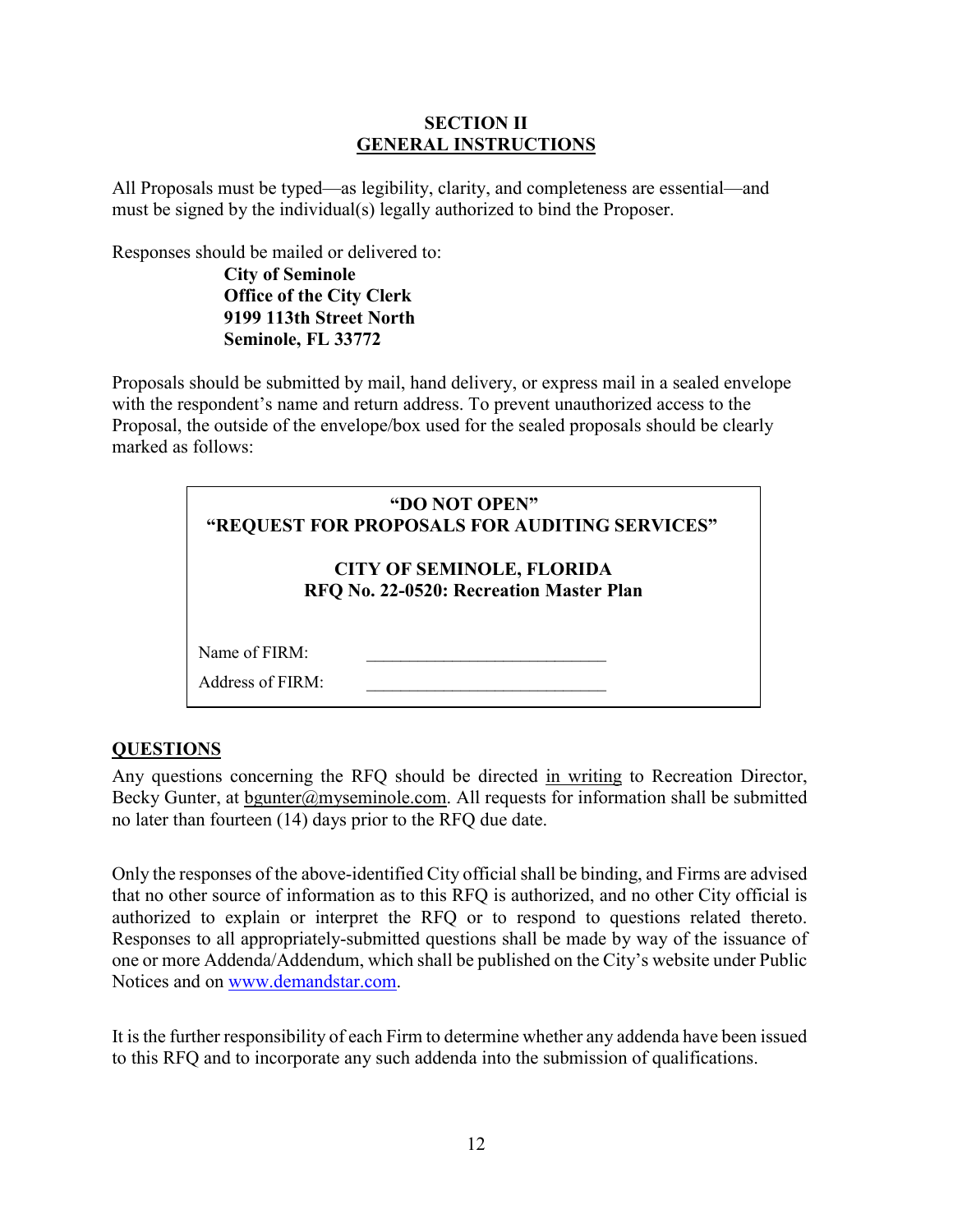#### **SECTION III REQUIRED FORMS**

#### **PROPOSAL SHEET QUALIFICATIONS STATEMENT**

## **SUBMITTED BY:**

| Official Name of Firm: | Click or tap here to enter text.                                                                         |
|------------------------|----------------------------------------------------------------------------------------------------------|
| Address:               | Click or tap here to enter text.<br>Click or tap here to enter text.<br>Click or tap here to enter text. |
|                        |                                                                                                          |

| <b>SUBMITTED TO:</b>  | City of Seminole – RFQ No. 22-0520 |
|-----------------------|------------------------------------|
| <b>SUBMITTED FOR:</b> | <b>Recreation Master Plan</b>      |

## **PROPOSER'S CONTACT INFORMATION:**

| <b>Contact Person:</b> | Click or tap here to enter text. |
|------------------------|----------------------------------|
| Title:                 | Click or tap here to enter text. |
| Phone:                 | Click or tap here to enter text. |
| Email:                 | Click or tap here to enter text. |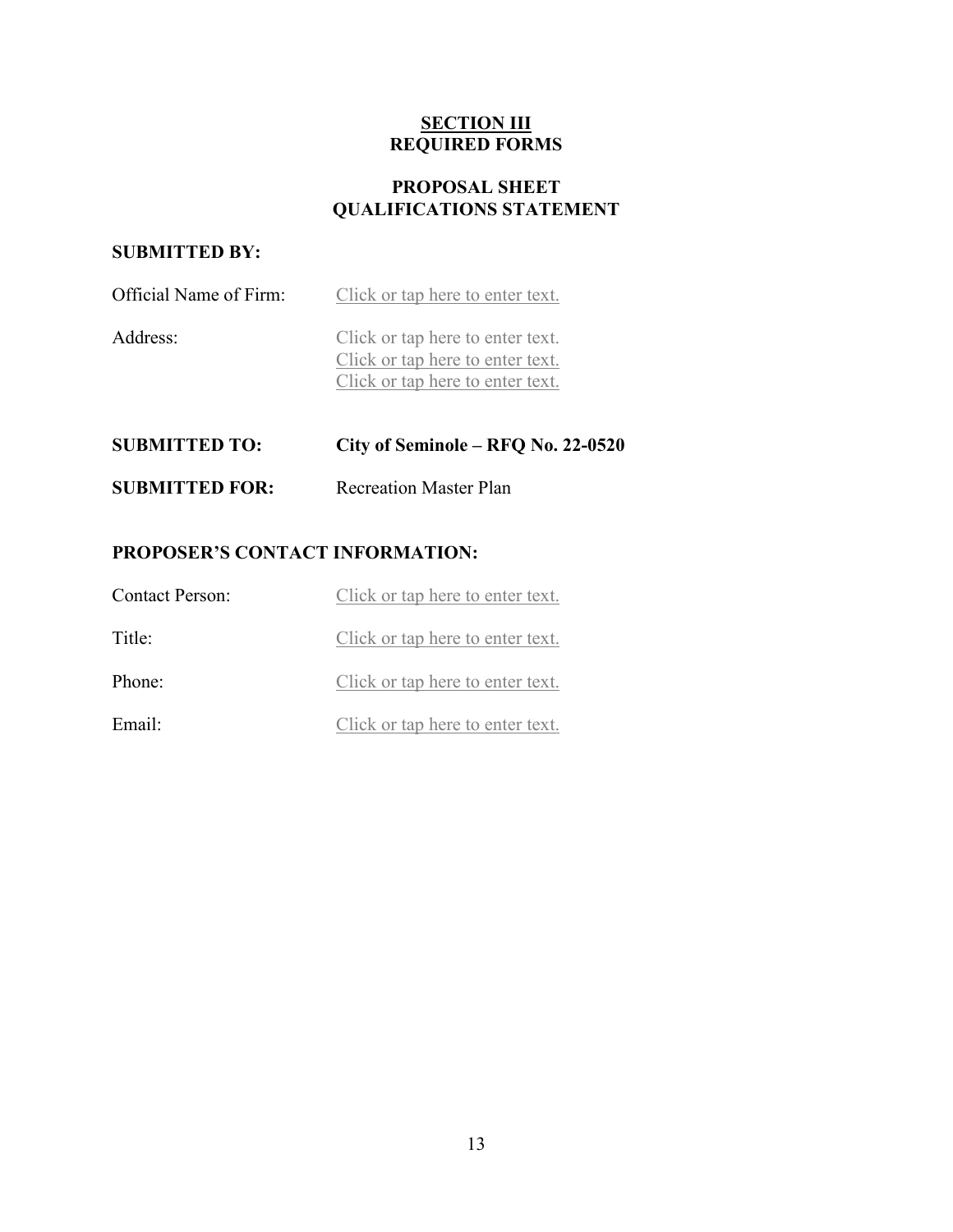#### **INSURANCE REQUIREMENTS**

#### INDEMNIFICATION AND INSURANCE REQUIREMENTS

#### 1. Indemnification

The bidder shall hold harmless, indemnify, and defend the City, its members, officers, and employees against any claim, action, loss, damage, injury (whether mental or physical and including death to persons or damage to property), liability, cost, and expenses of whatsoever kind or nature including, but not by way of limitation, attorneys' fees, and court costs caused by the negligent acts or omissions of the bidder, its agents, assigns, and employees.

#### 2. Insurance

 a. Without limiting its liability under the contract, the bidder shall procure and maintain at its sole expense during the life of the contract, insurance of the types, and in the minimum amounts stated herewith:

| <b>Type</b>                     | <b>Amount</b>  |
|---------------------------------|----------------|
| Professional Liability          | \$1,000,000    |
| Comprehensive General Liability | \$1,000,000    |
| Comprehensive Automobile        | \$1,000,000    |
| Liability                       |                |
| Workers' Compensation           | As required by |
|                                 | law            |

- b. The bidder's comprehensive general liability policy shall include contractual liability on a blanket or specific basis to cover the indemnification.
- c. Such insurance shall be written by a company licensed to do business in the State of Florida and satisfactory to the City. Prior to commencing any work under the contract, certificates evidencing the maintenance of said insurance shall be furnished to and approved by the City Manager.
- d. The bidder shall provide a Certificate of Insurance identifying the City as an additional insured.
- e. Thirty (30) days written notice by registered or certified mail shall be given to the policies' coverages. The Firm shall also notify the City, in a like manner, within City of Seminole of any cancellation, intent not to renew, or reduction in the twenty-four (24) hours after receipt, of any notices of expiration, cancellation, nonrenewal or material change in coverages or limits received by the Firm from its insurer.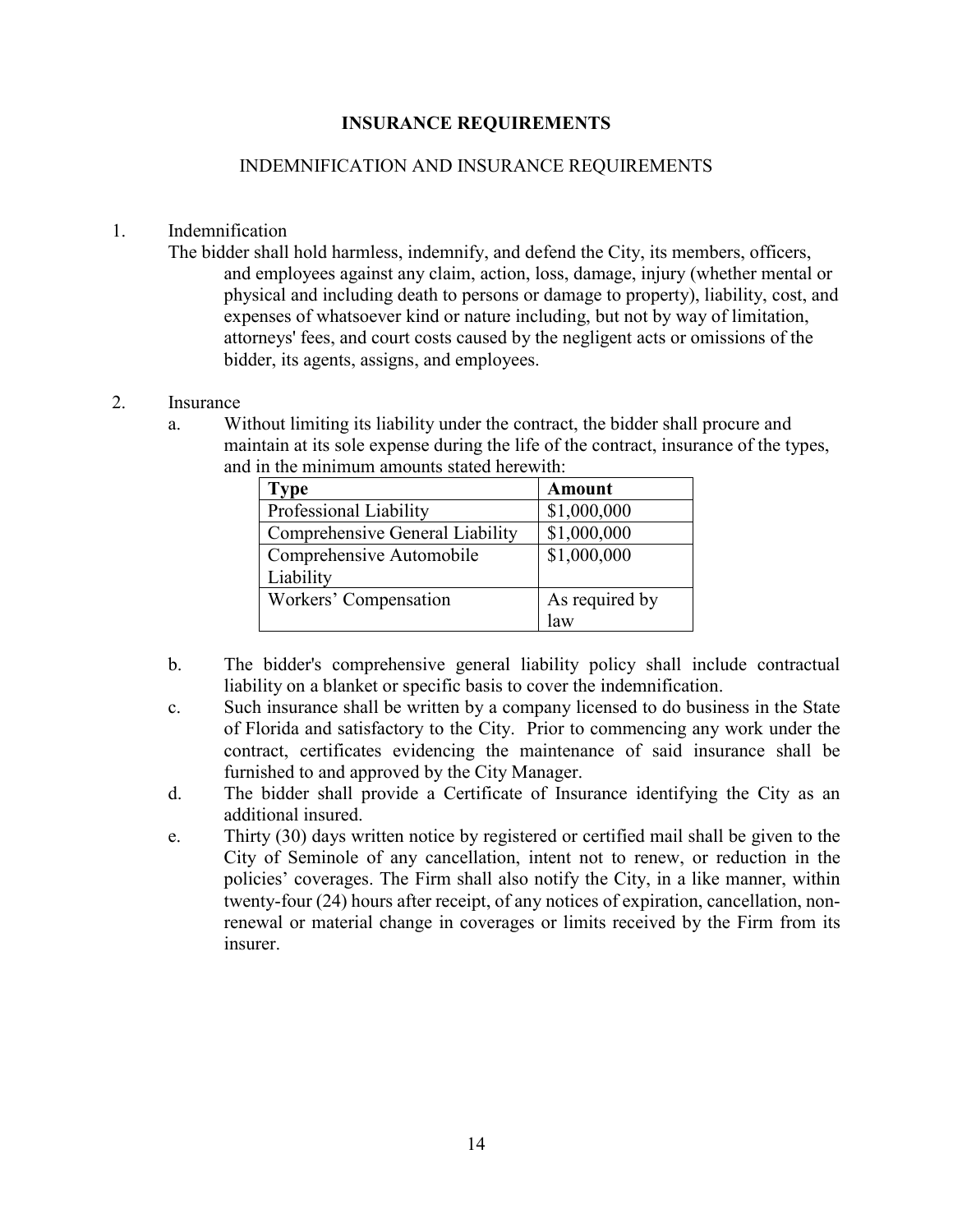#### **PUBLIC ENTITY CRIME STATEMENT**

#### **SWORN STATEMENT PURSUANT TO SECTION 287.133(3)(a), FLORIDA STATUTES, ON PUBLIC ENTITY CRIMES**

#### THE FORM MUST BE SIGNED AND SWORN TO IN THE PRESENCE OF A NOTARY PUBLIC OR OTHER OFFICIAL AUTHORIZED TO ADMINISTER OATHS.

| 1. This sworn statement is submitted to                                  |  |  |
|--------------------------------------------------------------------------|--|--|
|                                                                          |  |  |
| by                                                                       |  |  |
| <sub>or</sub>                                                            |  |  |
|                                                                          |  |  |
| whose business address is                                                |  |  |
| and (if applicable) its Federal Employer Identification Number (FEIN) is |  |  |
|                                                                          |  |  |

of the individual signing this sworn statement

- directly related to the transaction of business with any public entity or with an agency or any bid or contract for goods or services, any lease for real property, or any contract for 2. I understand that a "public entity crime" as defined in Paragraph 287.133(1)(g), *Florida Statutes*, means a violation of any State or Federal law by a person with respect to and political subdivision of any other state or of the United States including, but not limited to, the construction or repair of a public building or public work, involving antitrust, fraud, theft, bribery, collusion, racketeering, conspiracy, or material misrepresentation.
- Florida Statutes, means a finding of guilt or a conviction of public entity crime with or 3. I understand that "convicted" or "conviction" as defined in Paragraph 287.133(1)(b), without an adjudication of guilt in any Federal or State trial court of record relating to charges brought by indictment or information after July 1, 1989 as a result of a jury verdict, non-jury trial, or entry of a plea of guilty or nolo contendere.
- 4. I understand that an "affiliate" as defined in Paragraph 287.133(1)(a), Florida Statutes, means:
	- a. A predecessor or successor of a person convicted of a public entity crime or
	- employees, members, and agents who are active in the management of an affiliate. b. An entity under the control of any natural person who is active in the management of the entity and who has been convicted of a public entity crime. The term "affiliate" includes those officers, directors, executives, partners, shareholders, The ownership by one (1) person of shares constituting a controlling interest in another person or a pooling of equipment or income among persons when not for fair market value under the Arm's Length Agreement, shall be a prima facie case that one
		- venture with a person who has been convicted of a public crime in Florida (1) person controls another person. A person who knowingly enters into a joint during the preceding thirty-six (36) months shall be considered an affiliate.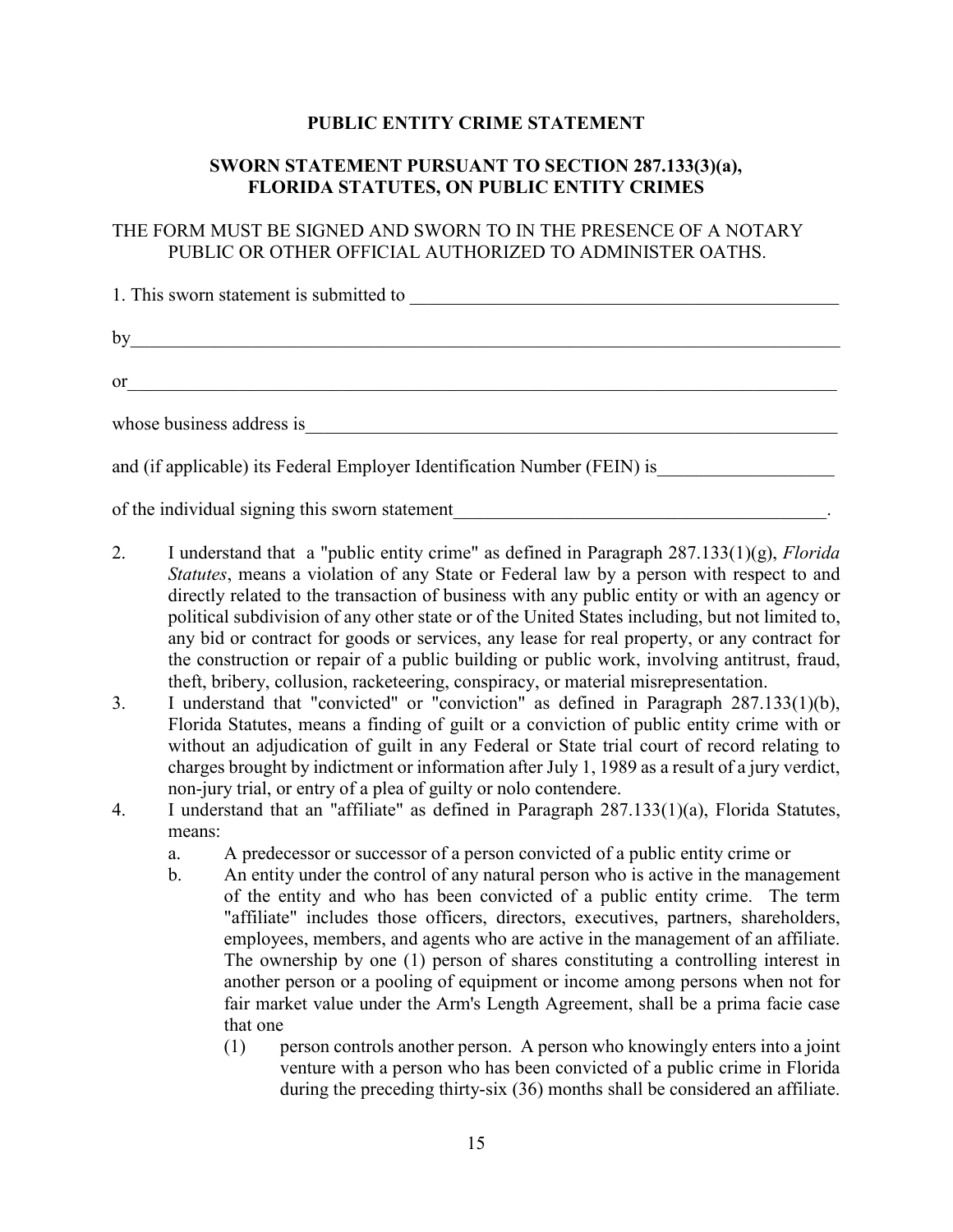- 5. I understand that a "person" as defined in Paragraph 287.133(1)(e), Florida Statutes, means any natural person or any entity organized under the laws of any state or of the United on contracts for the provision of goods or services let by a public entity or which otherwise States with the legal power to enter into a binding contract and which bids or applies to bid transacts or applies to transact business with a public entity. The term "person" includes those officers, directors, executives, partners, shareholders, employees, members, and agents who are active in management of an entity.
- 6. Based on information and belief, the statement which I have marked below is true in relation to the entity submitting this sworn statement (indicate which statement applies).

 agents who are active in the management of the entity nor any affiliate of the entity has been charged with and convicted of a public entity crime Neither the entity submitting this sworn statement, nor any of its officers, directors, executives, partners, shareholders, employees, members, or subsequent to July 1, 1989.

The entity submitting this sworn statement or one  $(1)$  or more of its officers, directors, executives, partners, shareholders, employees, members, or agents who are active in the management of the entity or an affiliate of the entity has been charged with and convicted of a public entity crime subsequent to July 1, 1989.

The entity submitting this sworn statement or one  $(1)$  or more of its officers, directors, executives, partners, shareholders, employees, members, or agents who are active in the management of the entity or an affiliate of the entity has been charged with and convicted of a public entity crime subsequent to July 1, 1989. However, there has been a subsequent proceeding before a Hearing Office of the State of Florida, Division of Administrative Hearings and the Final Order entered by the Hearing Officer determined that it was not in the public interest to place the entity submitting this sworn statement on the convicted vendor list (attach a copy of the final order).

**I UNDERSTAND THAT THE SUBMISSION OF THIS FORM TO THE CONTRACTING OFFICE FOR THE PUBLIC ENTITY IDENTIFIED IN PARAGRAPH 1 ABOVE IS FOR THE PUBLIC ENTITY ONLY AND THAT THIS FORM IS VALID THROUGH DECEMBER 31 OF THE CALENDAR YEAR IN WHICH IT IS FILED. I ALSO UNDERSTAND THAT I AM REQUIRED TO INFORM THE PUBLIC ENTITY PRIOR TO ENTERING INTO A CONTRACT IN EXCESS OF THE THRESHOLD AMOUNT PROVIDED IN SECTION 287.017, FLORIDA STATUTES, FOR CATEGORY TOWN OF ANY CHANGE IN THE INFORMATION CONTAINED IN THIS FORM.** 

Signature

 $\mathcal{L}_\text{G}$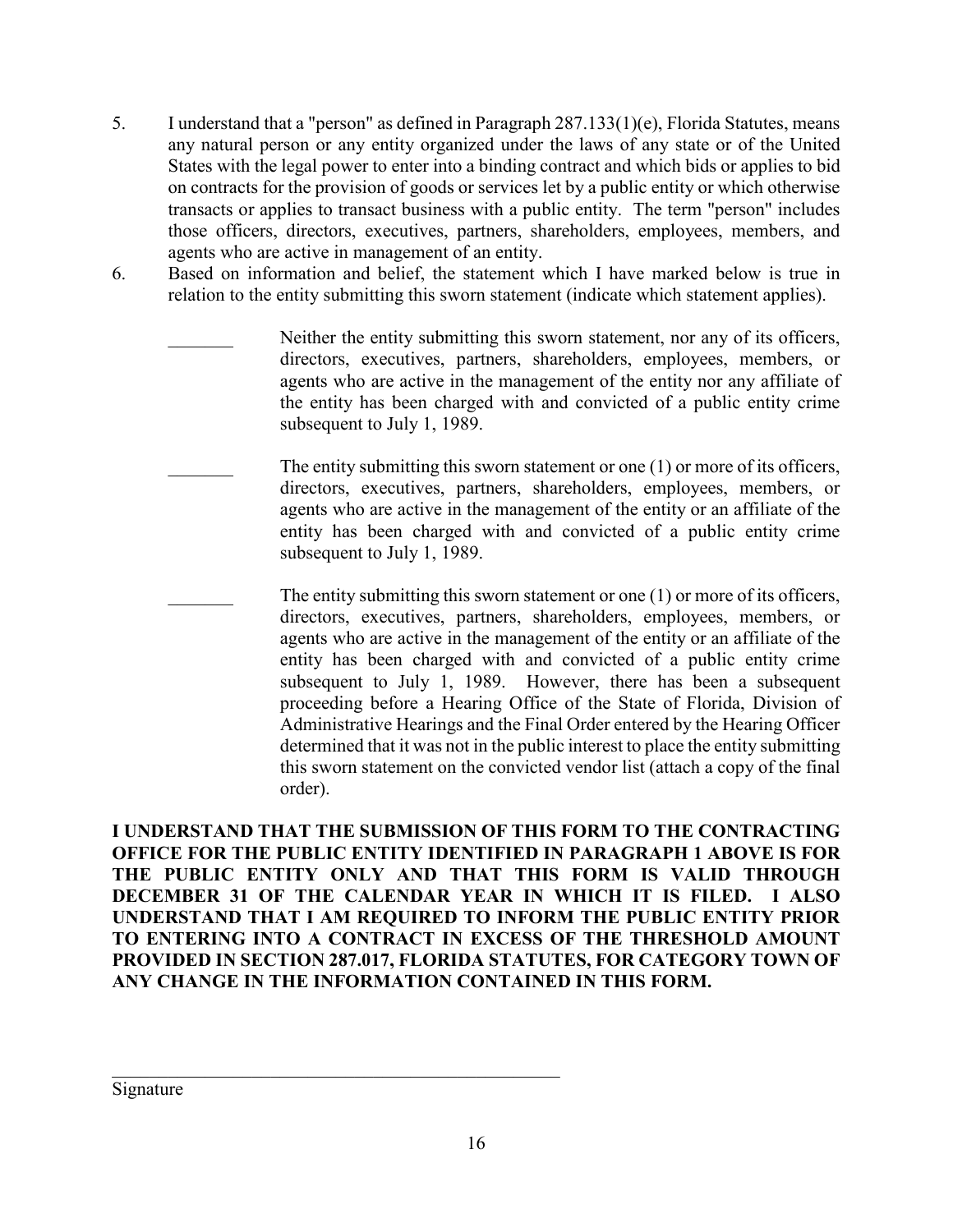| Sworn to and subscribed before me this ______ day of ___________________________ |                          | , 2022 |
|----------------------------------------------------------------------------------|--------------------------|--------|
|                                                                                  |                          |        |
|                                                                                  |                          |        |
|                                                                                  |                          |        |
|                                                                                  | Notary Public – State of |        |
|                                                                                  | My commission expires    |        |
|                                                                                  |                          |        |
|                                                                                  |                          |        |
|                                                                                  |                          |        |

(Stamped commissioned name of Notary Public)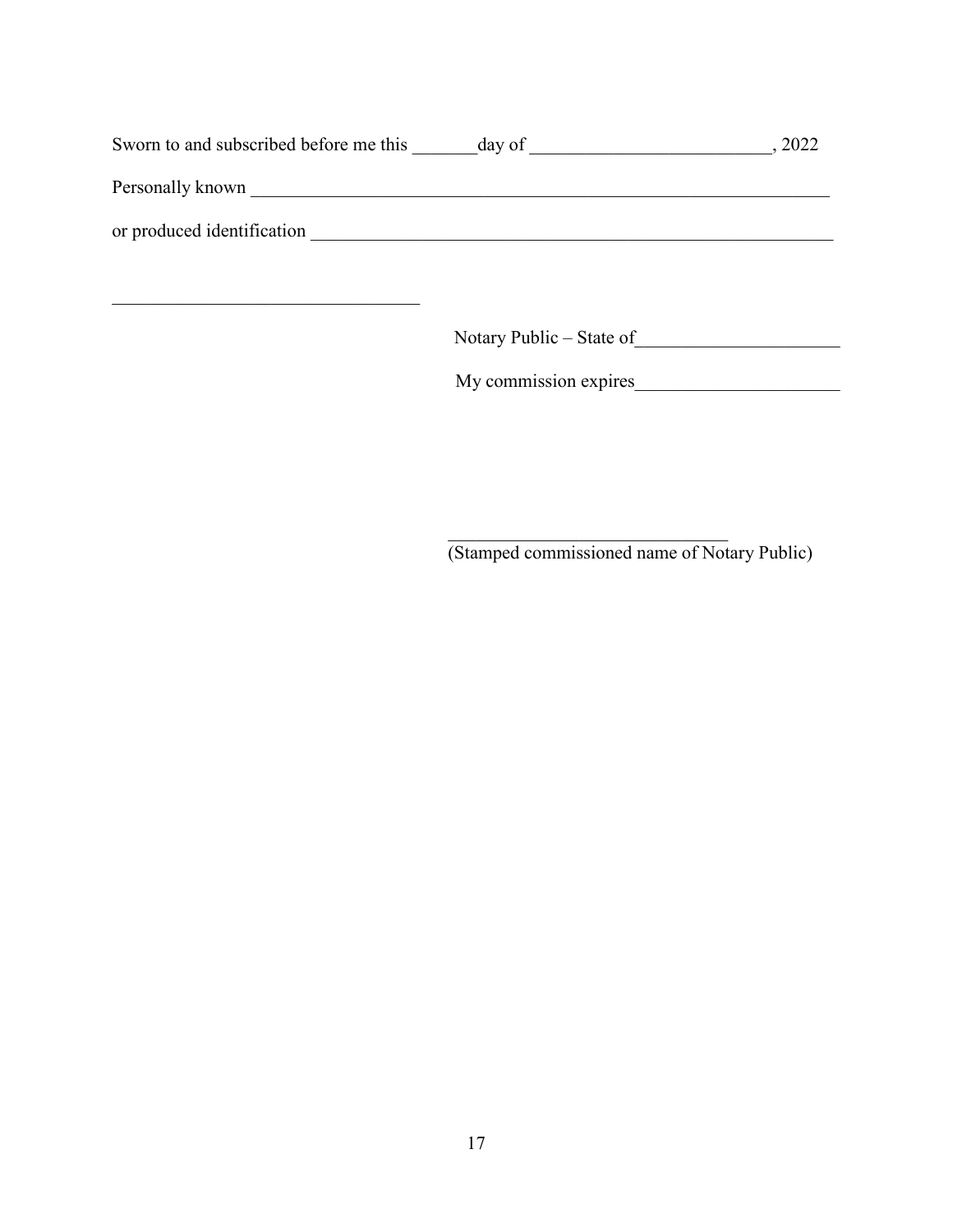#### **DRUG-FREE WORK PLACE CERTIFICATE**

 or contractual services, a Bid received from a business that certifies that it has implemented a procedures for processing tie Bids will be followed in the event that none of the tied bidders have **IDENTICAL TIE BIDS:** Pursuant to Section 287.087 of the Florida Statutes, preference will be given to businesses with Drug-Free Work Place Programs. Whenever two or more bids which are equal with respect to price, quality, and service are received for the procurement of commodities Drug-Free Work Place Program will be given preference in the award process. Established a Drug-Free Work Place Program. In order to have a Drug-Free Work Place Program, a business must:

1) Publish a statement notifying employees that the unlawful manufacture, distribution, dispensing, possession, or use of a controlled substance is prohibited in the work place and specifying the actions that will be taken against employees for violations of such prohibition.

2) Inform employees about the dangers of drug abuse in the work place, the company's policy of maintaining a Drug-Free Work Place, any available drug counseling, rehabilitation, and employee assistance programs, and the penalties that may be imposed upon employees for drug abuse violations.

3) Give each employee engaged in providing the commodities or contractual services that are under the proposal a copy of the statement specified in subsection (1).

 nolo contendere to, any violation of Chapter 893 of the Florida Statutes, or of any controlled 4) In the statement specified in subsection (1), notify the employees that, as a condition of working on the commodities or contractual services that are under the proposal, the employee will abide by the terms of the statement and will notify the employer of any conviction of, or plea of guilty or substance law of the United States or any state, for a violation occurring in the work place no later than five (5) days after such conviction or plea.

 rehabilitation program if such is available in the employee's community, by any employee who is so convicted or who has pled. 5) Impose a sanction on, or require the satisfactory participation in, a drug abuse assistance or

6) Make a good faith effort to continue to maintain a drug-free work place through implementation of this section.

#### **AS THE PERSON AUTHORIZED TO SIGN THE STATEMENT, I CERTIFY THAT THIS FIRM COMPLIES FULLY WITH THE ABOVE REQUIREMENTS.**

| Signature: | Date: |  |
|------------|-------|--|
|            |       |  |
|            |       |  |

Printed Name: <u>and Title:</u> Title: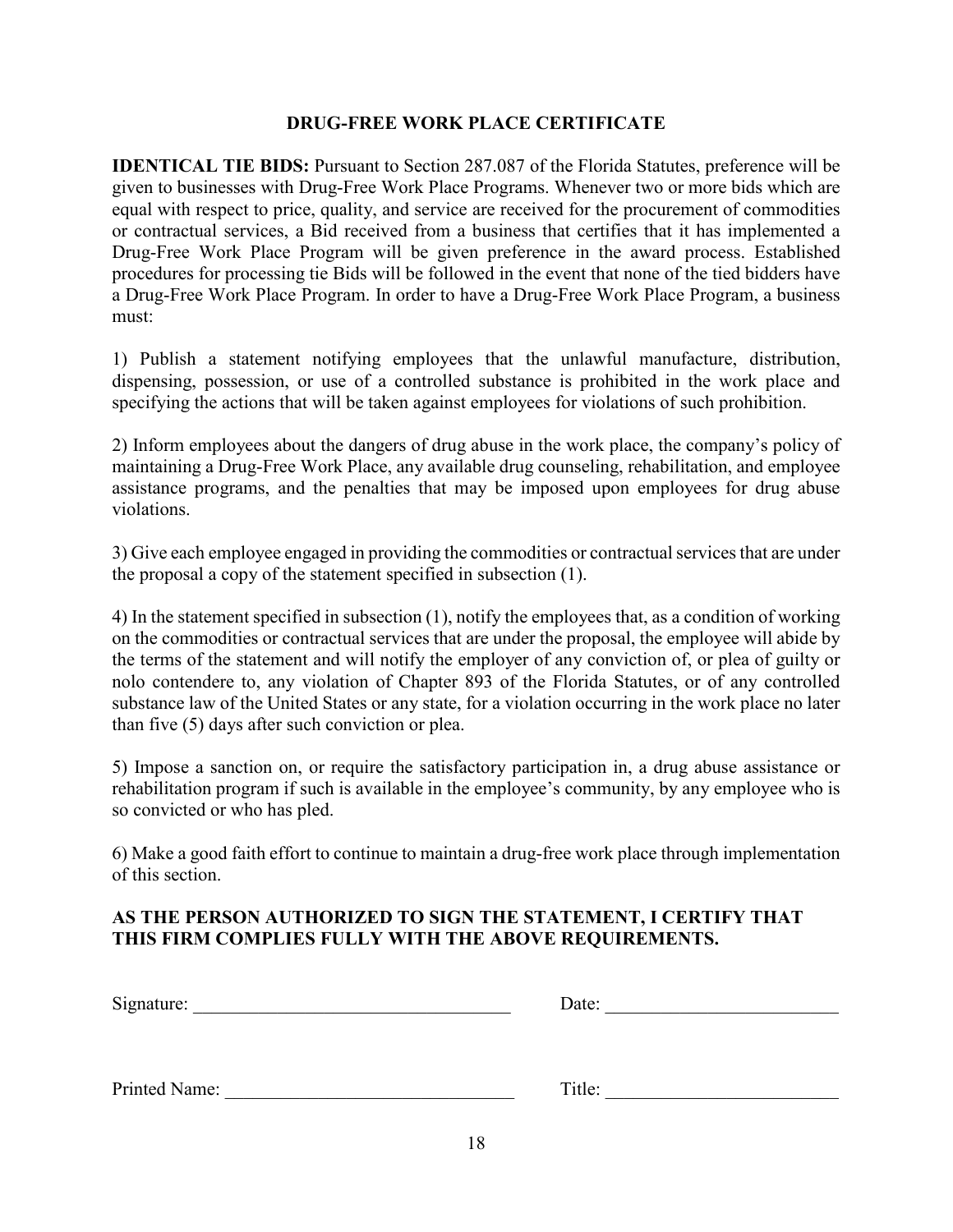#### **SECTION IV GENERAL TERMS & CONDITIONS**

The City reserves the right to accept or reject any or all proposals in the best interest of City. The City reserves the right to waive any formalities in the selection process.

 It is mutually understood and agreed that the nature, amount, and frequency of the services shall be determined solely by City and that City does not represent or guarantee to Firm that any specific amount of services will be requested or required of Firm pursuant to this RFQ.

 may not be considered. Proposals which do not comply with these instructions or that do not include the requested data

The successful Firm shall not discriminate against any person in accordance with Federal, State or local laws.

It is the sole responsibility of the submitting Firm to ensure proposals are received at the proper place, on or before the time and date required, and in the required format.

 public entity crime may not submit a proposal on a contract to provide any goods or services to a repair of a public building or public work, may not submit proposals on leases of real property to public entity, may not be awarded or perform work as a contractor, supplier, subcontractor, or TWO for a period of 36 months from the date of being placed on the convicted vendor list. A person or affiliate who has been placed on the convicted vendor list following a conviction for public entity, may not submit a proposal on a contract with a public entity for the construction or consultant under a contract with any public entity, and may not transact business with any public entity in excess of the threshold amount provided in *Florida Statutes* § 287.017 for CATEGORY

The City of Seminole does not discriminate in admission or access to, or treatment or employment in its programs and activities on the basis of race, color, religion, age, sex, national origin, marital status, disability or any other reason prohibited by law.

By submitting a response to this solicitation, the submitting entity is agreeing that it consents to the City contacting any parties referenced in the entity's response including, but not limited to, all project owners and references.

 Exhibit A. By submitting a response to this solicitation, the submitting entity acknowledges and agrees that, while the negotiation process will allow for requests for revision to any portion of the The form of agreement the City intends to use in awarding this contract is attached hereto as form or substance of agreement, the City does not anticipate, and will not favor, substantial revisions to the terms stated therein.

By submitting a response to this solicitation, the submitting entity acknowledges the lobbying prohibitions set forth herein, agrees to ensure its officers, employees, agents, attorneys, and lobbyists understand these prohibitions, and agrees that should it, or any officer, employee, agent, attorney, or lobbyist on its behalf, violate such prohibitions, the submitting entity shall be disqualified from further consideration.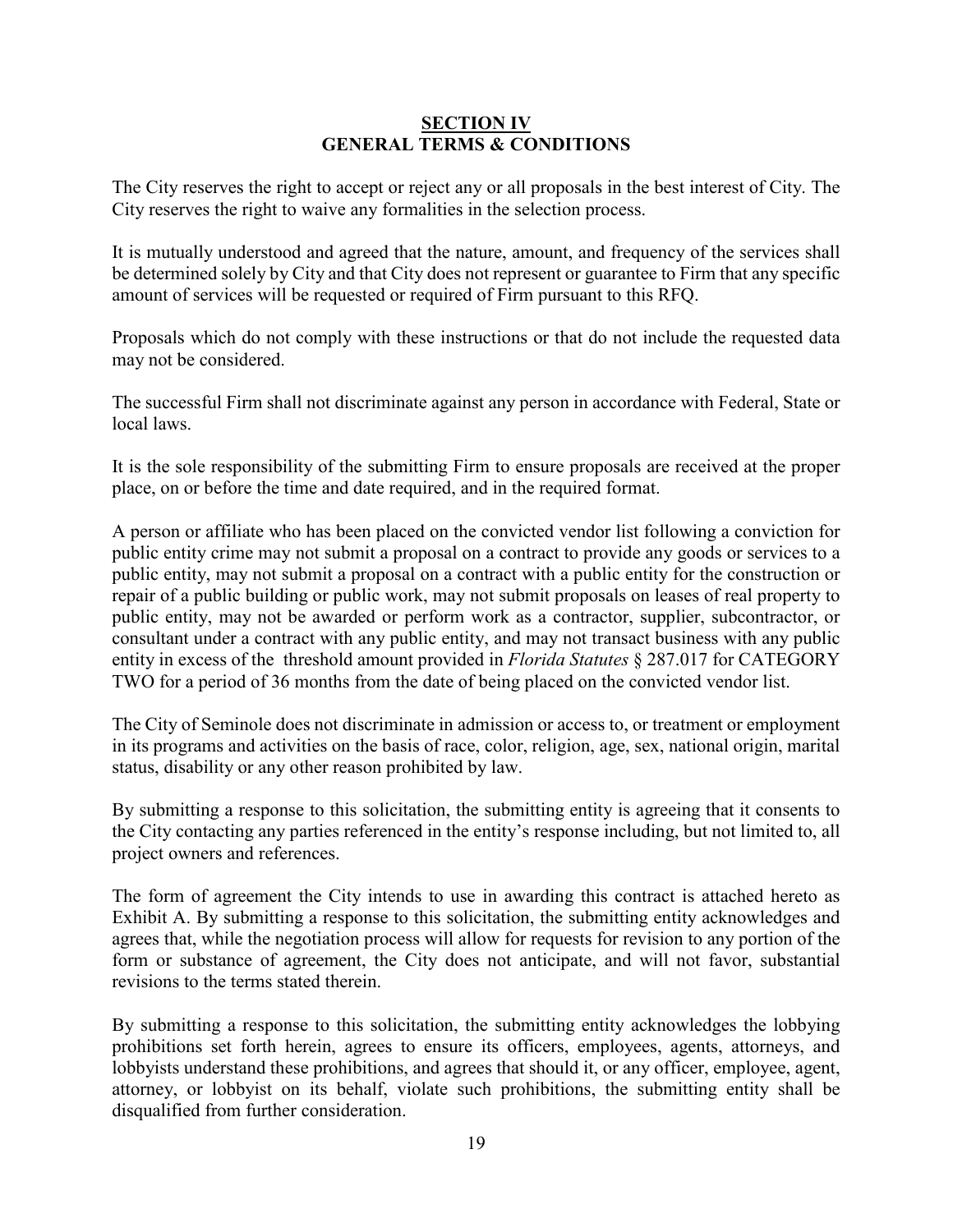## **ACKNOWLEDGED**

Signature

Date

Printed Name

Title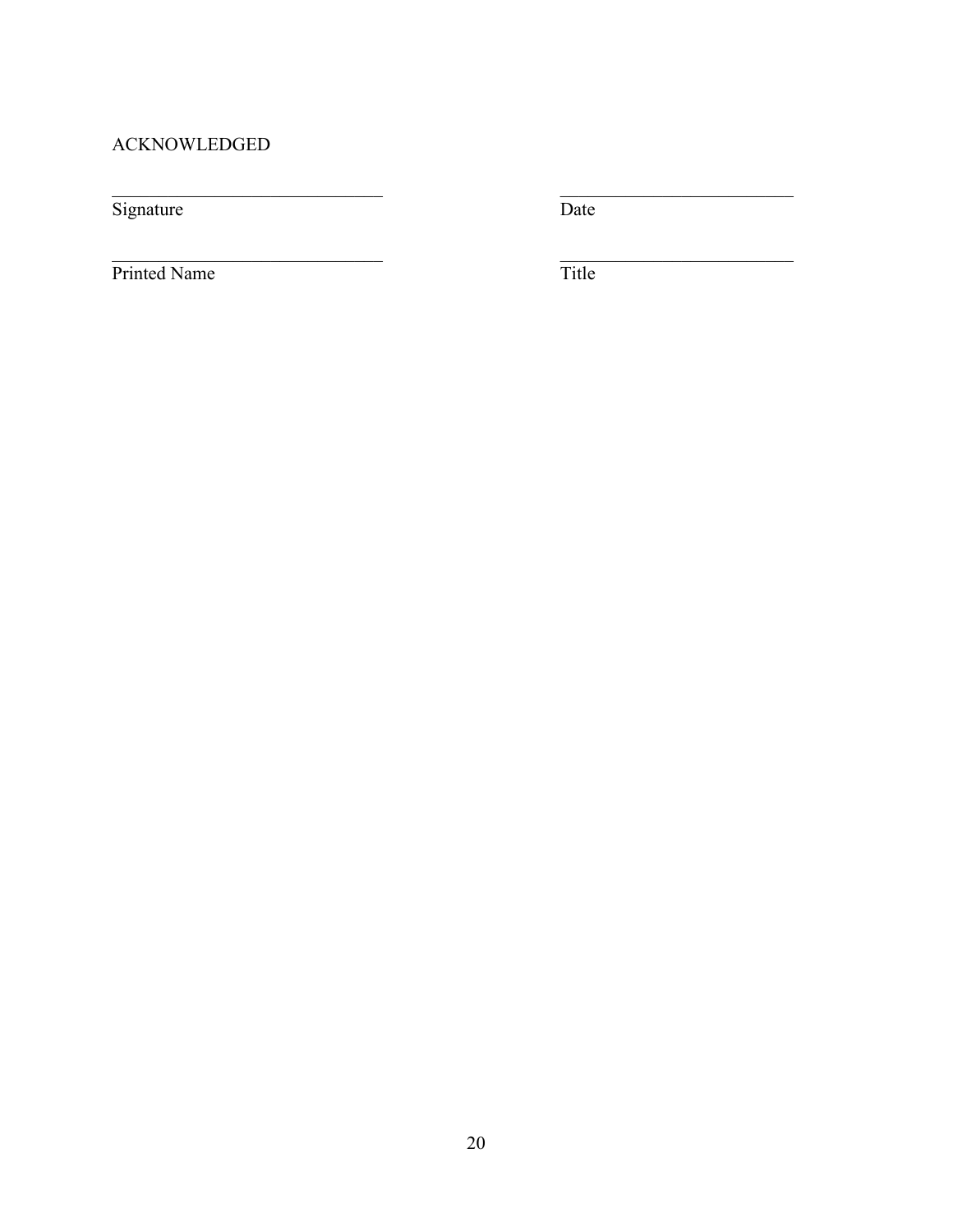#### **GENERAL CONDITIONS ASSENT**

Any and all special conditions and specifications attached to this agreement that vary from these general conditions will have precedence.

 As the person authorized to sign the statement, I certify that this bidder agrees to comply with and accepts the general conditions.

**Signature** 

**Date** Date

\_\_\_\_\_\_\_\_\_\_\_\_\_\_\_\_\_\_\_\_\_\_\_\_\_

Printed Name

\_\_\_\_\_\_\_\_\_\_\_\_\_\_\_\_\_\_\_\_\_\_\_\_\_\_\_\_\_

 $\mathcal{L}_\text{max}$  , and the set of the set of the set of the set of the set of the set of the set of the set of the set of the set of the set of the set of the set of the set of the set of the set of the set of the set of the

 $\mathcal{L}_\text{max}$  , where  $\mathcal{L}_\text{max}$  and  $\mathcal{L}_\text{max}$ Title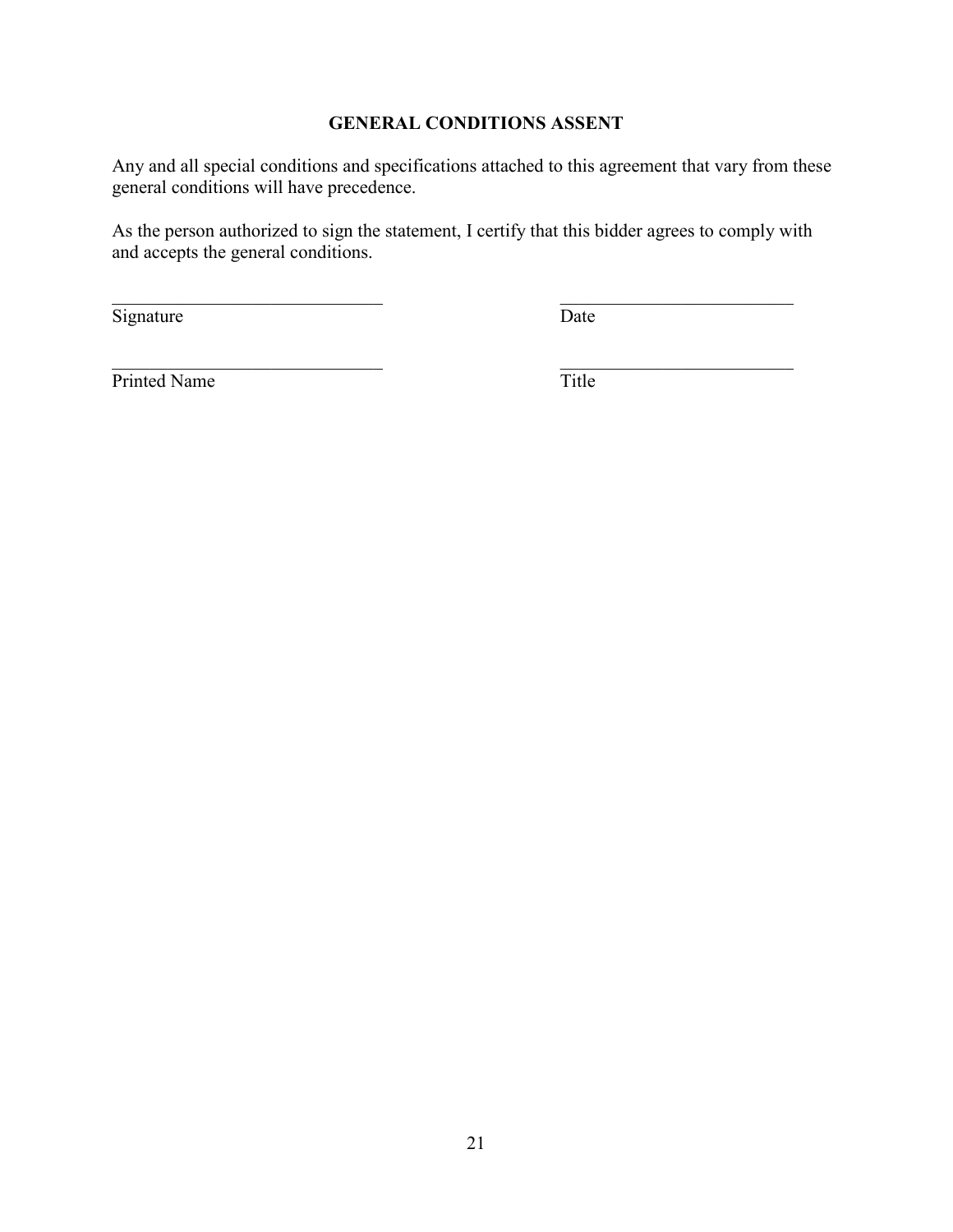## **EXHIBIT "A"**

## **AGREEMENT FOR MASTER PLANNING SERVICES**

## **BETWEEN**

## **THE CITY OF SEMINOLE, FLORIDA**

**and** 

**[Name of Selected Vendor]** 

22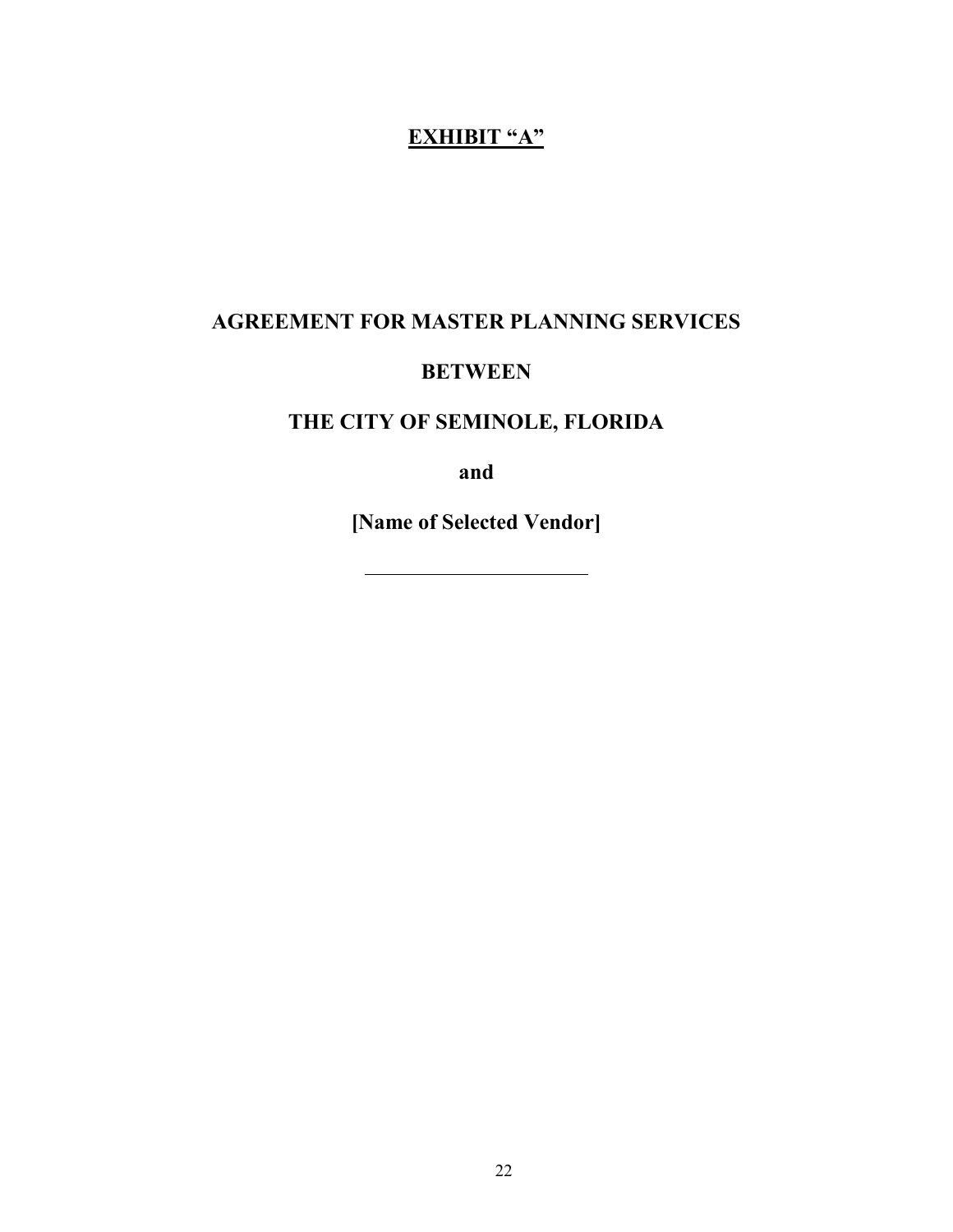#### AGREEMENT FOR MASTER PLANNING SERVICES

## **TABLE OF SCHEDULES**

| Schedule A:        | <b>Project Scope</b>          |
|--------------------|-------------------------------|
| Schedule B:        | <b>Project Schedule</b>       |
| Schedule C:        | <b>Rate Schedule</b>          |
| <b>Schedule D:</b> | <b>Insurance Certificates</b> |
|                    |                               |

 **Schedule E: Insurance Coverage**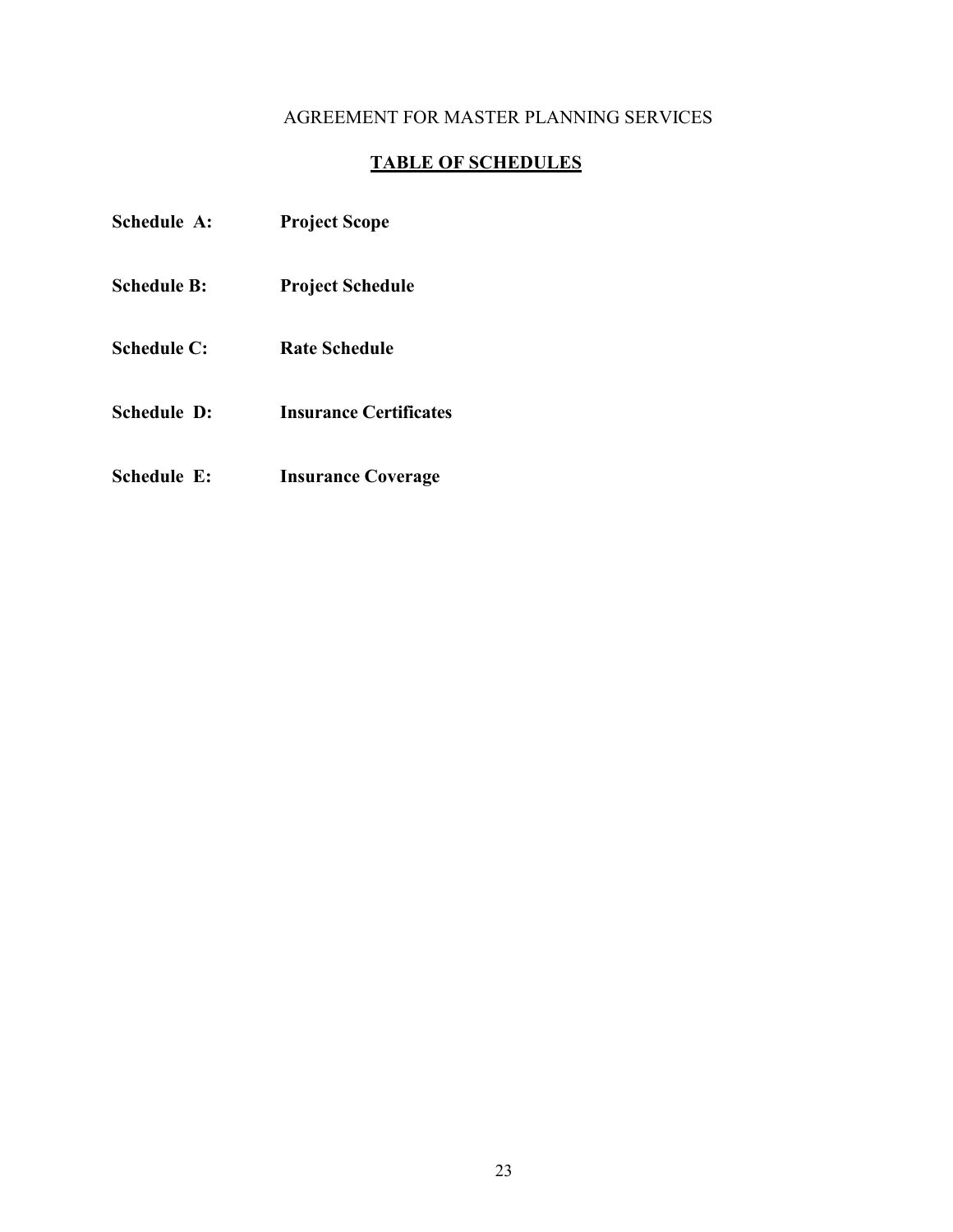#### **AGREEMENT FOR MASTER PLANNING SERVICES**

**THIS AGREEMENT** is entered into this <u>day of secondary and the effective</u> Date), by and between the City of Seminole, a Florida municipal corporation, (hereinafter referred to as the "CITY"), and  $\frac{1}{\sqrt{1-\frac{1}{n}}}\left\{ \frac{1}{n}, \frac{1}{n}, \frac{1}{n}, \frac{1}{n}, \frac{1}{n}, \frac{1}{n}, \frac{1}{n}, \frac{1}{n}, \frac{1}{n}, \frac{1}{n}, \frac{1}{n}, \frac{1}{n}, \frac{1}{n}, \frac{1}{n}, \frac{1}{n}, \frac{1}{n}, \frac{1}{n}, \frac{1}{n}, \frac{1}{n}, \frac{1}{n}, \frac{1}{n}, \frac{1}{n}, \frac{1}{n}, \frac{1}{n}, \frac{1}{n}, \frac$  authorized to conduct business in the State of Florida, whose business address is (hereinafter referred to as the "MASTER PLAN CONSULTANT").

#### **EXORDIAL CLAUSES:**

 **WHEREAS,** the CITY issued RFQ No. 22-0406 on April 6, 2022, seeking qualified and experienced professional master planning services for the development of a Recreation Master Plan for the City; and

**WHEREAS,** on \_\_\_\_\_\_\_\_\_\_\_\_ \_\_\_, 2022, MASTER PLAN CONSULTANT submitted its response, outlining its qualifications, experience and proposed fee schedule; and

 CONSULTANT to provide the desired master planning services. **WHEREAS,** after reviewing all responses from vendors, the CITY has, in accordance with the provisions of the CITY'S procurement code and procedures, selected MASTER PLAN

**NOW, THEREFORE,** in consideration of the mutual covenants and provisions contained herein, the Parties hereto agree as follows:

#### **ARTICLE 1. - MASTER PLAN CONSULTANT'S Responsibility**

- 1.1 MASTER PLAN CONSULTANT shall provide to CITY the planning services set forth in **Schedule A** (the Project Scope), in accordance with the project time frame set forth in **Schedule B** (the Project Schedule), and at the rate(s) set forth in **Schedule C** (the Rate Schedule).
- 1.2 MASTER PLAN CONSULTANT agrees to obtain and maintain throughout the term of this Agreement all such licenses as are required to do business in the State of Florida and state boards and other governmental agencies responsible for regulating and licensing the professional Services to be provided and performed by MASTER PLAN CONSULTANT in Pinellas County, Florida, including, but not limited to, all licenses required by the respective pursuant to this Agreement.
- Services, it shall employ, retain and assign only licensed, qualified personnel to provide such Services. 1.3 MASTER PLAN CONSULTANT agrees that, when any aspect of the Services to be provided hereunder relate to a regulated profession which, under Florida law, requires a license, certificate, of authorization, or other form of legal entitlement to provide such
- 1.4 MASTER PLAN CONSULTANT shall designate a project manager who shall be the CITY'S primary point of contact for the project, and shall have the authority to speak on behalf of the MASTER PLAN CONSULTANT as to its performance under this Agreement.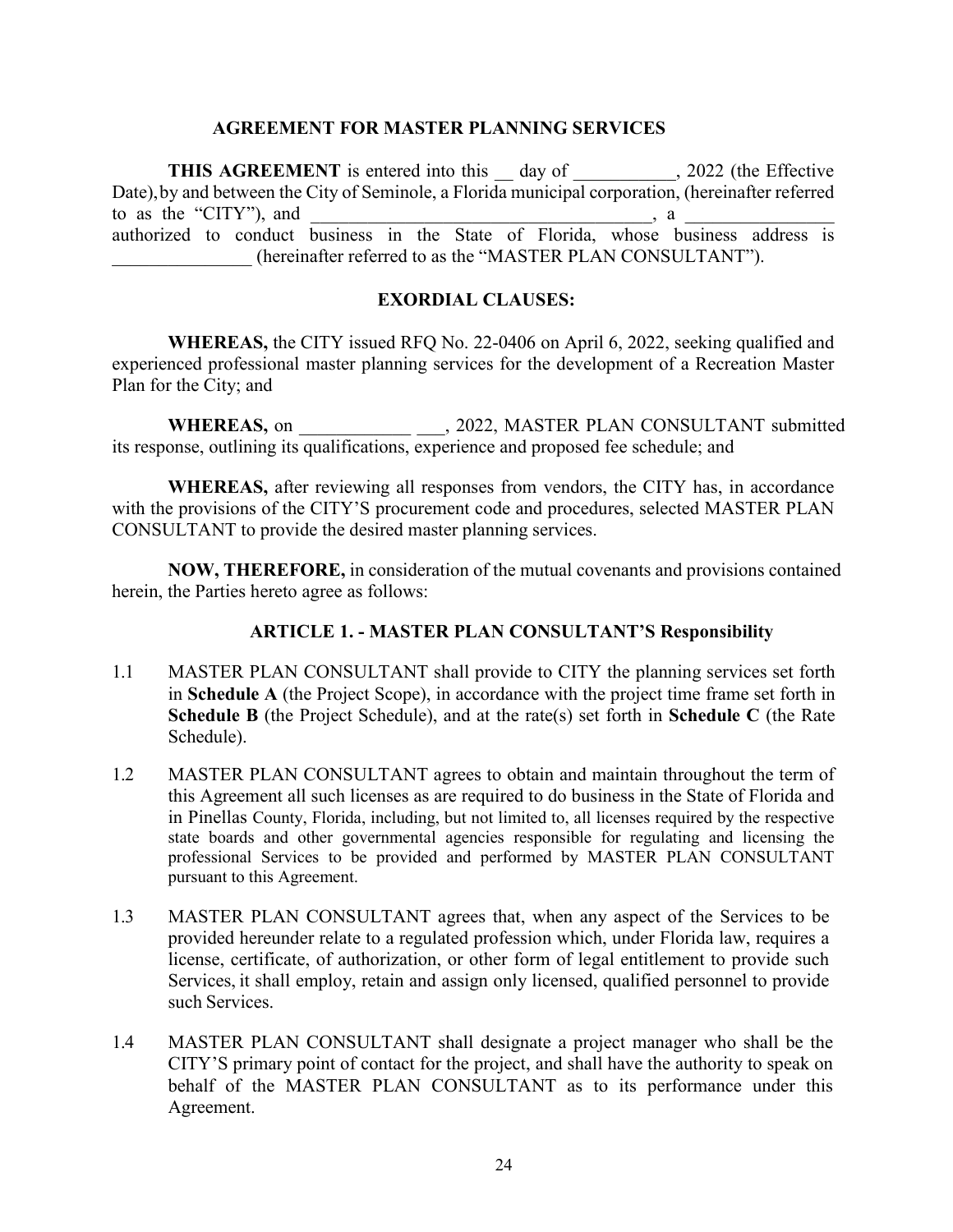- 1.5 MASTER PLAN CONSULTANT understands that it has been selected based on its, and its staff's, unique experience and qualifications for the type of Services to be provided. prior written approval of the CITY. Therefore, MASTER PLAN CONSULTANT agrees that it may not assign this Agreement, or subcontract any portion of the Services to another person or entity, without the express
- with respect to safety and security at the CITY'S facilities and properties, as well as all 1.6 MASTER PLAN CONSULTANT agrees, for both itself and any of its authorized subconsultants and subcontractors, to comply with all of CITY'S rules and regulations OSHA regulations which may apply to the Services being provided.

#### **ARTICLE 2. - CITY'S RESPONSIBILITIES**

- 2.1 CITY shall pay all accepted and uncontested invoices submitted by MASTER PLAN CONSULTANT during the term of this Agreement.
- programs, and any budgetary limitations, which may impact the content and usability of 2.2 CITY shall provide, if available, all criteria and information requested by MASTER PLAN CONSULTANT as to CITY'S objectives and requirements for the Recreation Master Plan, including design objectives and constraints, space and timing constraints, capacity and performance requirements, flexibility and expendability of facilities and the resulting master plan.
- CONSULTANT by making available to MASTER PLAN CONSULTANT all reasonably 2.3 Upon request from MASTER PLAN CONSULTANT, CITY will assist MASTER PLAN available information in CITY'S possession pertinent to the master planning services, including existing drawings, specifications, maps, prior plans, applicable codes, laws and operating policies, and citizen/advisory board/ and City Council input.
- 2.4 CITY shall arrange for access to and make all provisions for MASTER PLAN CONSULTANT to enter all CITY park and recreation sites to facilitate the work of the MASTER PLAN CONSULTANT. MASTER PLAN CONSULTANT acknowledges that such access may be provided during times that are not the normal business hours of the CITY or MASTER PLAN CONSULTANT.
- CONSULTANT'S primary point of contact during the term of this Agreement, and whom 2.5 The CITY will identify a contract manager who shall be MASTER PLAN shall have authority to address and make decisions regarding MASTER PLAN CONSULTANT'S performance of the Agreement.

#### **ARTICLE 3. – TERM AND TERMINATION**

3.1 Notwithstanding the actual date(s) of execution, this Agreement shall become effective on the Effective Date. The Agreement shall be concluded upon CITY'S formal acceptance of the Recreation Master Plan to be produced by the MASTER PLAN CONSULTANT.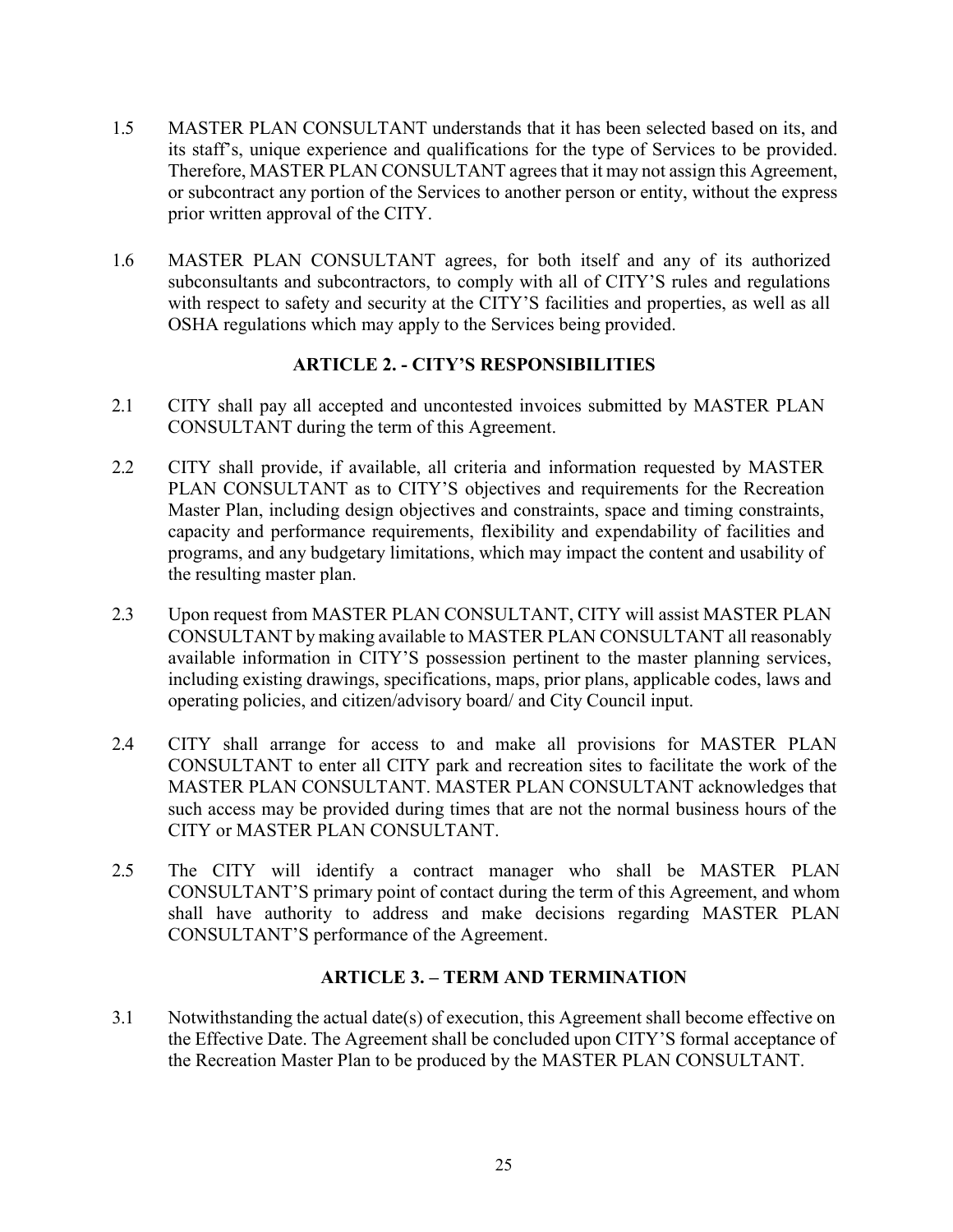- back on schedule. 3.2 Should MASTER PLAN CONSULTANT fail to commence, provide, perform or complete any of the Services to be provided hereunder in a timely and diligent manner, in addition to any other rights or remedies available to CITY hereunder, CITY at its sole discretion and option may withhold any and all payments due and owing to MASTER PLAN CONSULTANT until such time as MASTER PLAN CONSULTANT resumes performance of its obligations hereunder in such a manner so as to establish to CITY'S satisfaction that MASTER PLAN CONSULTANT'S performance is or will shortly be
- 3.3 The term of this Agreement shall be in accordance with Schedule B.

#### **ARTICLE 4. – INDEMNIFICATION**

 and hold harmless the other, its officers, employees, and agents from and against any and ("Indemnitor") prompt notice of any such claim and the Indemnitor will undertake the defense at any time prior to settlement, compromise or final determination thereof. defending any such action has unacceptable conflicts of interest or otherwise lacks the Nothing herein shall be interpreted as a waiver by the CITY of its rights, including the Indemnification, Preservation of Immunity. Each Party hereby agrees to fully indemnify all claims, losses, costs, expenses, actions and causes of action, including reasonable attorney's fees at all levels, arising out or by reason of any damage or injury to persons or property suffered or claimed to have been suffered, by any intentional, reckless or negligent act or omission of the indemnifying Party, its directors, officers, employees, or agents in the carrying out of the terms and conditions of this Agreement. The Party claiming right to indemnification ("Claimant") will give the indemnifying Party defense thereof by representatives of its own choosing. In the event Indemnitor, within a reasonable time after notice of claim, fails to defend, the Claimant shall have the right to undertake the defense, compromise or settlement of such claim on behalf of and for the account and risk of the Indemnitor, subject to the right of the Indemnitor to assume such Notwithstanding the foregoing, in the event either Party reasonably believes that counsel skill to adequately protect such Party's interest, such Party reserves the right to defend itself with its own counsel or retained counsel at the Indemnitor's expense, unless the Claimant is found negligent or otherwise responsible for the occasion of the litigation. procedural requirements and limited waiver of immunity, as set forth in Florida Statutes § 768.28, or any other statute, and the CITY expressly reserves these rights to the full extent allowed by law.

#### **ARTICLE 5. - INSURANCE**

5.1 During the term of this Agreement MASTER PLAN CONSULTANT shall provide, pay for, and maintain, with companies satisfactory to CITY, the types of insurance described herein. All insurance shall be from responsible companies duly authorized to do business in the State of Florida. Simultaneously with the execution and delivery of this Agreement by MASTER PLAN CONSULTANT, MASTER PLAN CONSULTANT has delivered to CITY properly executed Certificates of Insurance, using the modified ACCORD form which is attached hereto as **Schedule D**, evidencing the fact that MASTER PLAN CONSULTANT has acquired and put in place the insurance coverages and limits required hereunder. In addition, certified, true and exact copies of all insurance policies required shall be provided to CITY,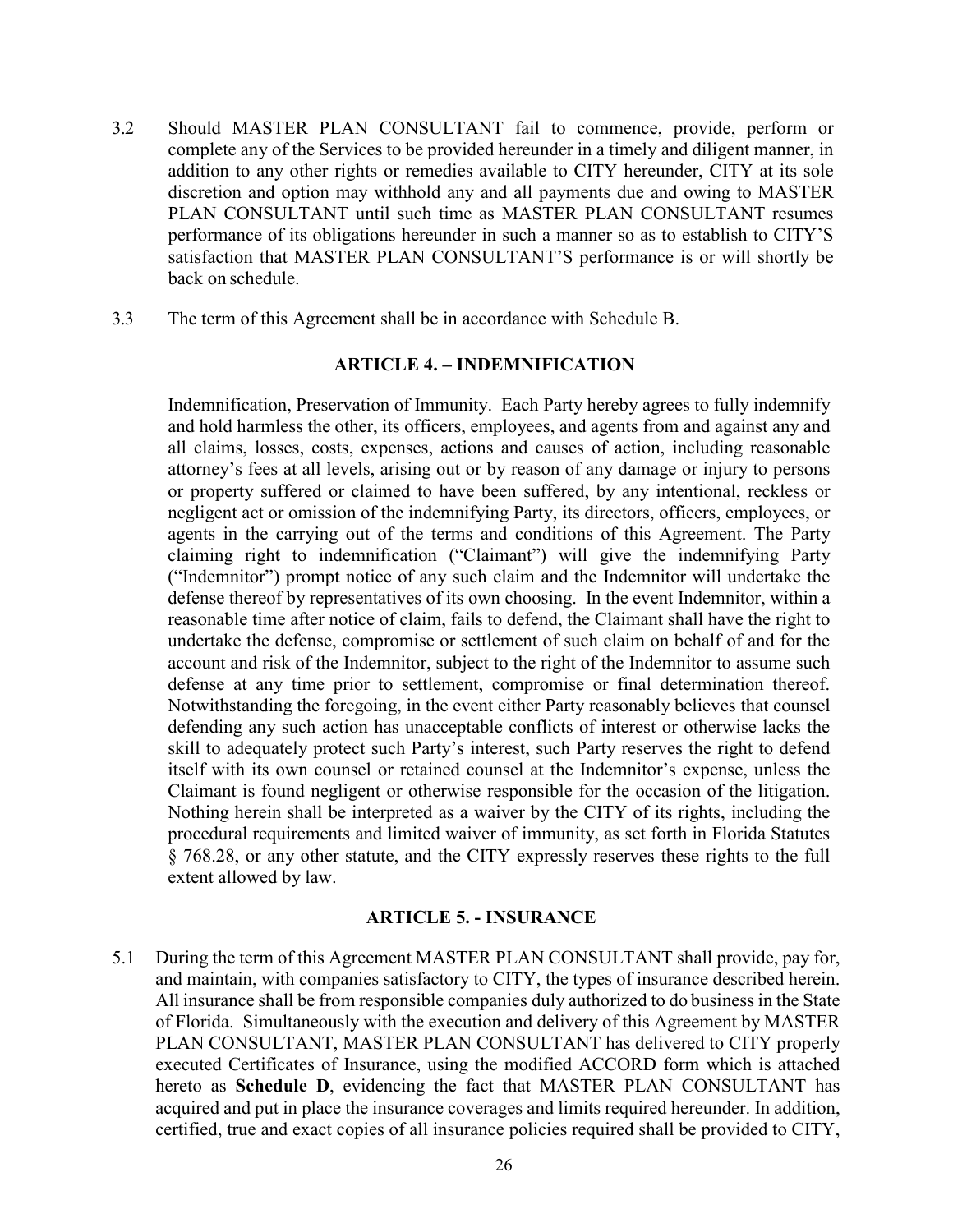on a timely basis, if requested by CITY. The Certificate and policies shall contain provisions that thirty (30) days written notice by registered or certified mail shall be given CITY of any notify CITY, in a like manner, within twenty-four (24) hours after receipt, of any notices of cancellation, intent not to renew, or reduction in the policies' coverages, except in the application of the Aggregate Limits Provisions. MASTER PLAN CONSULTANT shall also expiration, cancellation, non-renewal or material change in coverages or limits received by MASTER PLAN CONSULTANT from its insurer, and nothing contained herein shall relieve MASTER PLAN CONSULTANT of this requirement to provide notice. In the event of a reduction in the aggregate limit of any policy to be provided by it hereunder, MASTER PLAN CONSULTANT shall immediately take steps to have the aggregate limit reinstated to the full extent permitted under such policy. All insurance coverages of MASTER PLAN CONSULTANT shall be primary to any insurance carried by CITY applicable to this Agreement.

 5.2 All insurance policies required by this Agreement shall include the following provisions and conditions by endorsement to the policies:

> The term "City of Seminole" shall include the all Divisions, Departments and offices thereof and individual members and employees thereof in their official capacity, and/or while acting on behalf of the CITY.

 Workers Compensation policy, provided by MASTER PLAN interests provisions. All insurance policies, other than the Professional Liability policy and the CONSULTANT to meet the requirements of this Agreement shall name CITY as that name is defined in subparagraph 8.2.1, above, as an additional insured as to the operations of MASTER PLAN CONSULTANT under this Agreement and shall contain a severability of

 against CITY for payment of premiums or assessments for any deductibles Companies issuing the insurance policy or policies shall have no recourse which all are at the sole responsibility and risk of MASTER PLAN CONSULTANT.

 primary to any insurance carried by CITY applicable to this Agreement, and All insurance coverages of MASTER PLAN CONSULTANT shall be the "Other Insurance" provisions of any policies obtained by MASTER PLAN CONSULTANT shall not apply to any insurance carried by CITY applicable to this Agreement.

insured, with the City's address as 9199 113<sup>th</sup> Street N., Seminole, FL The Certificate of Insurance, which are to be provided pursuant to paragraph 5.1 above, must identify the City of Seminole as additional 33772.

All insurance policies shall be fully performable in Pinellas County, Florida, and shall be construed in accordance with the laws of the State of Florida.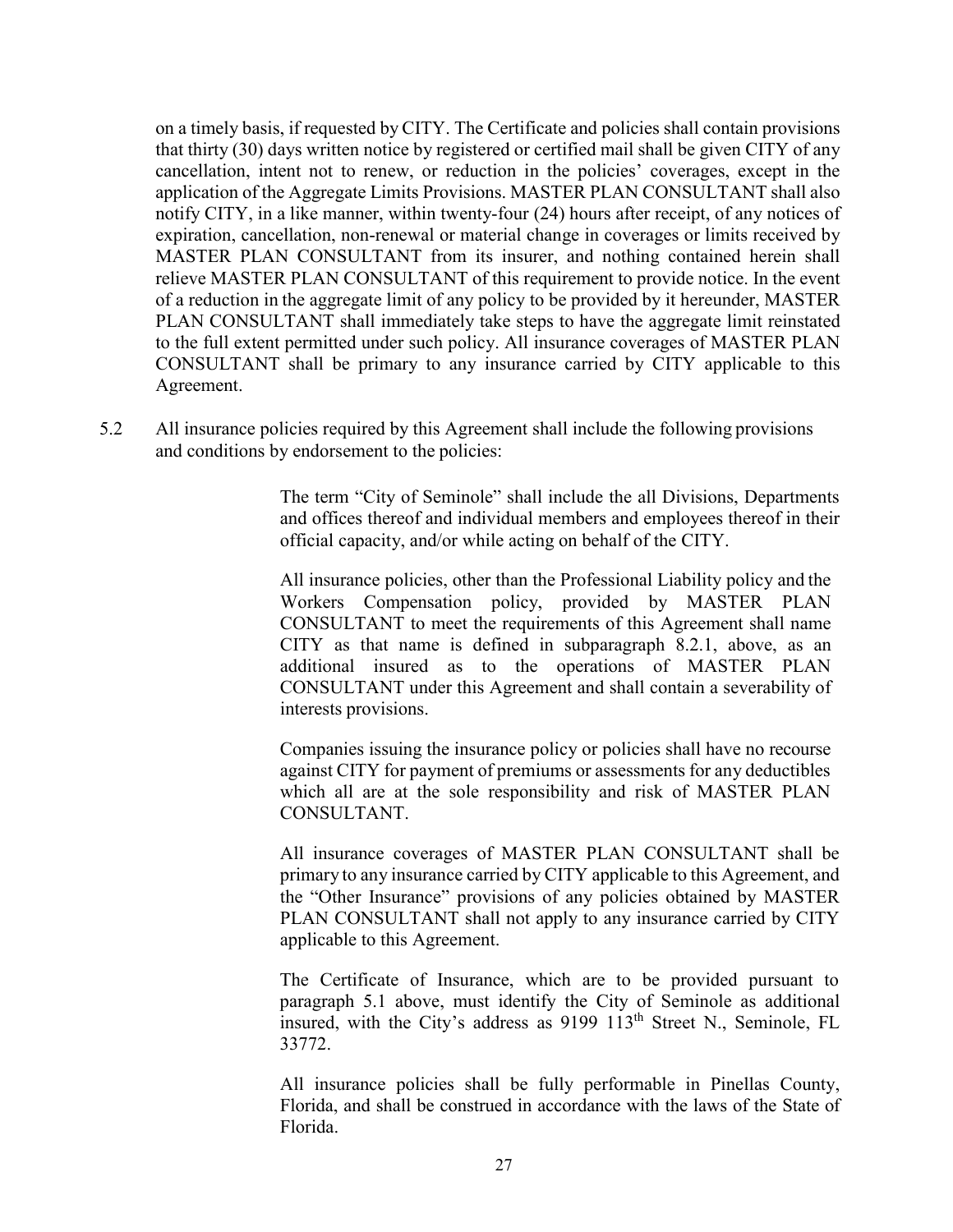policies shall be in the appropriate state court situated in Pinellas County. All insurance policies to be provided by MASTER PLAN CONSULTANT pursuant to the terms hereof must expressly state that the insurance company will accept service of process in Pinellas County, Florida and that the exclusive venue for any action concerning any matter under those

- or that the insurance policies shown on the Certificates of Insurance are in compliance with the requirements of this Agreement. 5.3 The acceptance by CITY of any Certificate of Insurance pursuant to the terms of this Agreement evidencing the insurance coverages and limits required hereunder does not constitute approval or agreement by CITY that the insurance requirements have been met
- waived in writing by CITY. 5.4 Before starting and until completion of all Services required hereunder, MASTER PLAN CONSULTANT shall procure and maintain insurance of the types and to the limits specified in **Schedule E**, "Insurance Coverage", which is attached hereto and made a part hereof. MASTER PLAN CONSULTANT shall require each of its subconsultants and subcontractors to procure and maintain, until the completion of that subconsultant's or subcontractor's Services, insurance of the types and to the limits specified in **Schedule E**, unless such insurance requirement for the subconsultant or subcontractor is expressly
- days prior to the date of expiration. 5.5 If any insurance provided pursuant to this Agreement expires prior to the completion of the Services required hereunder, renewal Certificates of Insurance and, if requested by CITY, certified, true copies of the renewal policies, shall be furnished to CITY thirty (30)
- to purchase such coverages and charge MASTER PLAN CONSULTANT for such coverages purchased. If MASTER PLAN CONSULTANT fails to reimburse CITY for under this Agreement. 5.6 Should at any time MASTER PLAN CONSULTANT not maintain the insurance coverages required in this Agreement, CITY may cancel the Agreement and any Work Authorizations issued pursuant to the Agreement or at its sole discretion shall be authorized such costs within thirty (30) days after demand, CITY has the right to offset these costs from any amount due MASTER PLAN CONSULTANT under this Agreement. CITY shall be under no obligation to purchase such insurance, nor shall it be responsible for the coverages purchased or the insurance company/companies used. The decision of CITY to purchase such insurance coverages shall in no way be construed to be a waiver of its rights
- paid and received by CITY, except such rights as they may have to the proceeds of such insurance held by any of them. 5.7 MASTER PLAN CONSULTANT, its subconsultants and CITY shall waive all rights against each other for damages covered by insurance to the extent insurance proceeds are
- 5.8 All insurance companies from whom MASTER PLAN CONSULTANT obtains the insurance policies required hereunder must meet the following minimum requirements:

The insurance company must be duly licensed and authorized by the Department of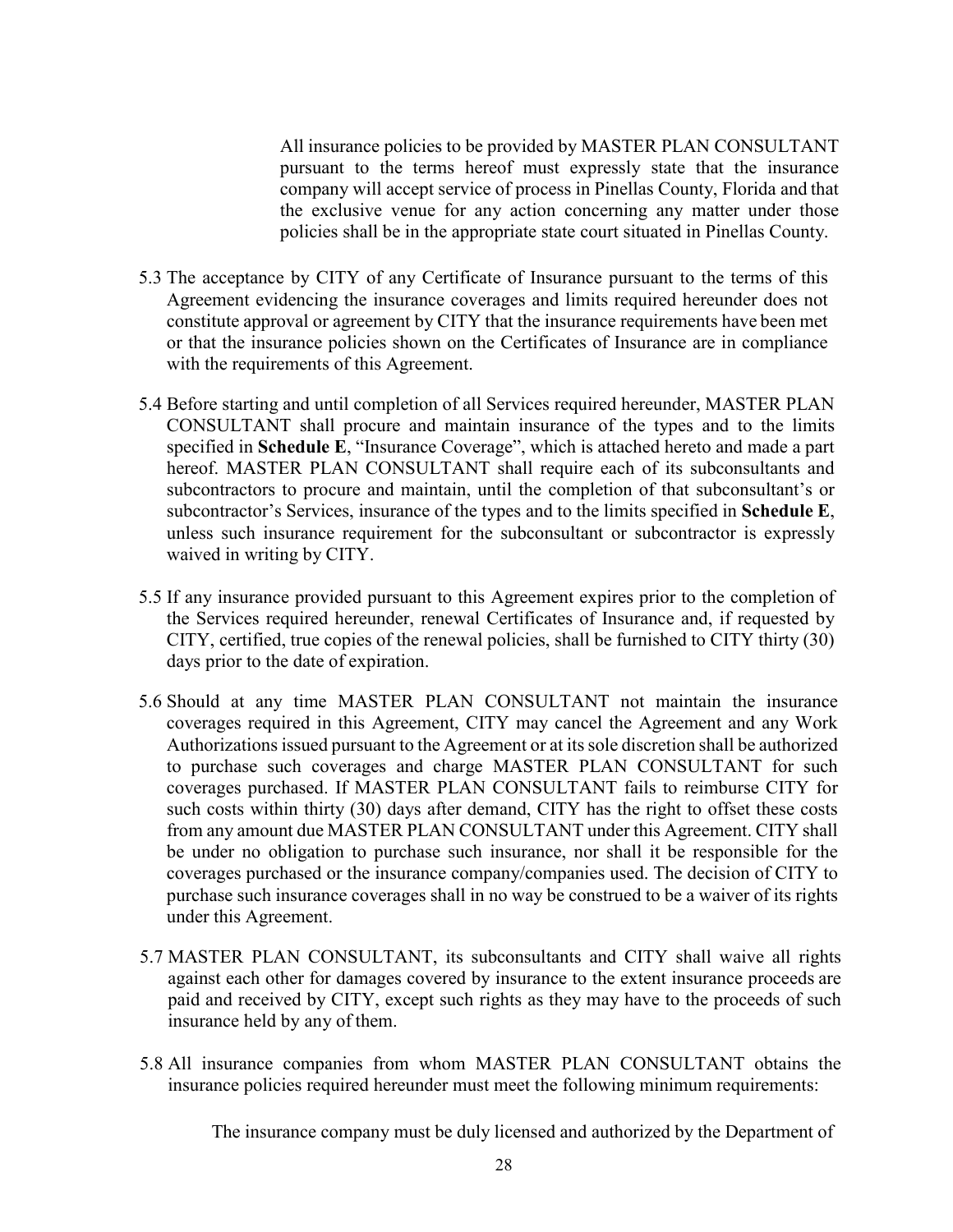State of Florida. Insurance of the State of Florida to transact the appropriate insurance business in the

The insurance company must have been in such insurance business continuously for not less than five (5) years immediately prior to the date of execution of this Agreement.

The insurance company must have an A. M. Best policyholder rating of either " $A+$ ", "A", or "A-".

 VI" or higher. The insurance company must have a current A. M. Best financial rating of "Class

#### **ARTICLE 6. - NOTICE**

 6.1 All notices required or made pursuant to this Agreement to be given by MASTER PLAN CONSULTANT to CITY must be in writing and must be sent by (a) registered or certified mail, and notice will be deemed to have been given on the date of acceptance; or (b) delivery (i.e., courier or other hand delivery), or overnight delivery, to the addresses below. Notice will be deemed to have been given on the day of delivery. If the day of notice is a Saturday, Sunday, or legal holiday, notice will be deemed to have been given on the first calendar day thereafter which is not a Saturday, Sunday, or legal holiday.

> City of Seminole Attention: City Manager 9199 – 113th Street North Seminole, Florida 33772

With a copy to:

City Clerk

MASTER PLAN CONSULTANT [address] [address]

 6.2 Either party may change its address of record by written notice to the other party given in accordance with requirements of this Article.

#### **ARTICLE 7. - MISCELLANEOUS**

7.1 COMPLIANCE WITH LAWS; NON-DISCRIMINATION. The performance of this Agreement shall be in compliance with all applicable local, state and federal laws and regulations, including but not limited to the federal Health Insurance Portability and Accountability Act and Florida Worker Compensation Act. Additionally, the Provider agrees that when performing under this Agreement it and its agents shall refrain from discriminating against any person on the grounds of race, religion, color, disability, national origin, gender, age or marital status. MASTER PLAN CONSULTANT expressly acknowledges and agrees that it is responsible for complying with all such rules and regulations, including the Jessica Lunsford Act. Further, MASTER PLAN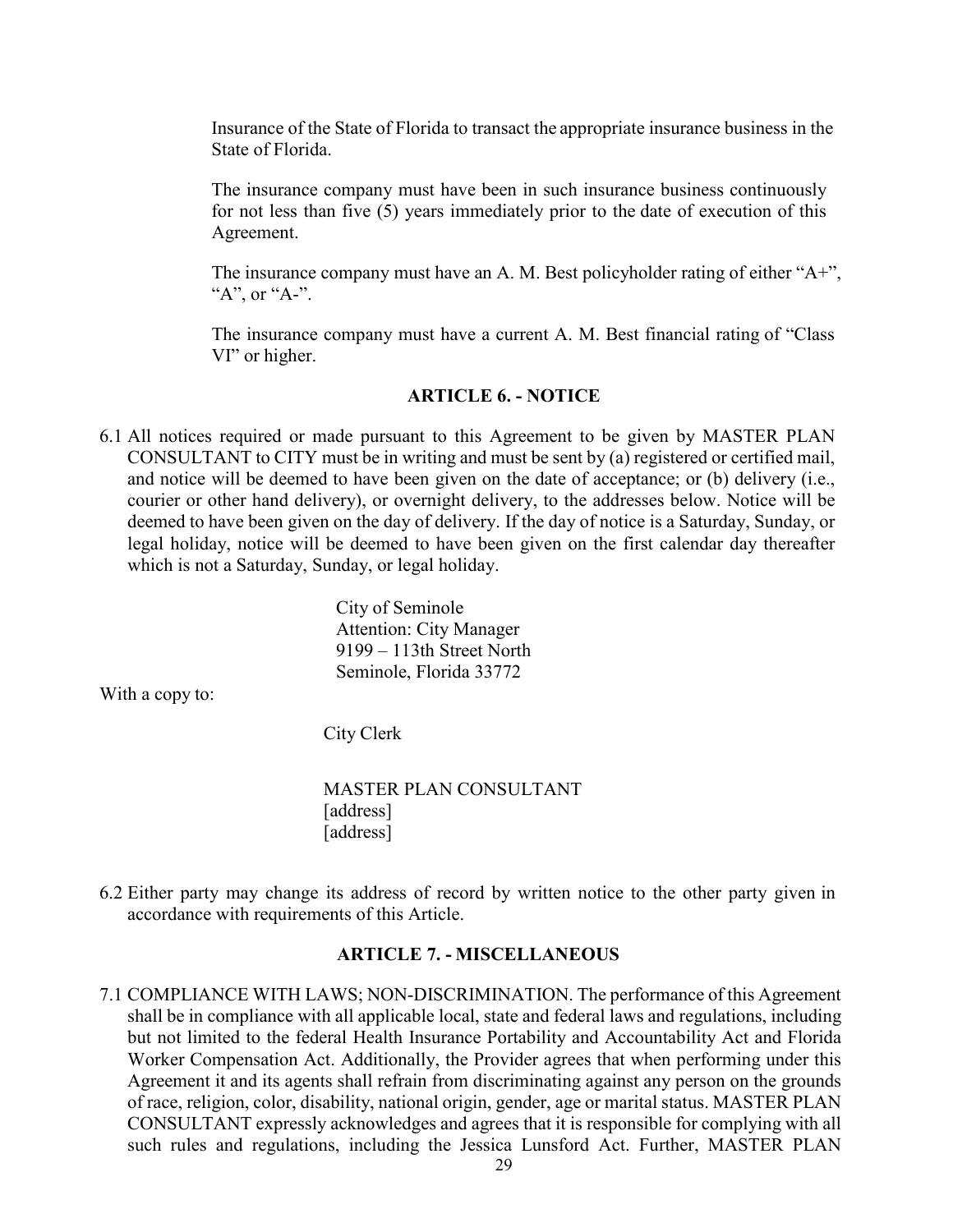CONSULTANT shall comply with any rules or regulations implemented by CITY in order to comply with the Jessica Lunsford Act.

- 7.2 MASTER PLAN CONSULTANT certifies that no person or subconsultant will be assigned to work on any work pursuant to this contract that pose any threat or risk of harm to the health, safety or welfare of any student, employee, guest, vendor or property of CITY. Further, MASTER PLAN CONSULTANT agrees to hold harmless CITY and its officials and employees from any and all claims, suits, damages, costs, or attorney fees incurred as a result of any harm done to any student, employee, guest, vendor or property of CITY by MASTER PLAN CONSULTANT'S employees or subconsultants assigned to do work pursuant to this contract.
- CITY subcontractors to perform any work or project of any kind other than to assist in the assigned to perform the required services, shall engage in or have or hold any other employment 7.3 CONFLICTS OF INTEREST/LIMITATION OF USE OF CITY STAFF AND ASSETS. The MASTER PLAN CONSULTANT'S staff assigned to provide the services under this Agreement shall not be permitted to utilize any CITY personnel, equipment, electronic systems or other performance of the services required by work assignment. Failure to strictly adhere to this provision shall be grounds for immediate termination of this Agreement. To ensure this restriction is complied with, neither the MASTER PLAN CONSULTANT, nor any of its staff or business relationship or interest which would create a conflict of interest between MASTER PLAN CONSULTANT'S duty to the CITY and the MASTER PLAN CONSULTANT or its agents, including the duty to refrain from use of public resources for private business.
- CONSULTANT without the prior written consent of CITY. 7.4 ASSIGNMENT. This Agreement is not assignable, in whole or in part, by MASTER PLAN
- the terms of this Agreement. 7.5 NO WAIVER. Waiver by either party of a breach of any provision of this Agreement shall not be deemed to be a waiver of any other breach and shall not be construed to be a modification of
- 7.6 Immigration Compliance; E-Verify. MASTER PLAN CONSULTANT acknowledges that it is responsible for complying with the provisions of the Immigration Reform and Control Act of authorized by the CITY. Pursuant to Florida Statutes  $\S$  448.095(2), beginning January 1st 2021, CONSULTANT enters a contract with a subcontractor, the subcontractor must provide employ, contract with, or subcontract with an unauthorized alien and MASTER PLAN 1986, U.S.C. § 1324, et seq., and regulations relating thereto. Failure to comply with the above statutory provisions shall be considered a material breach and shall be grounds for immediate termination of this Agreement. The MASTER PLAN CONSULTANT'S employment of unauthorized aliens is a violation of § 274(e) of the Federal Immigration and Employment Act. The MASTER PLAN CONSULTANT shall utilize the U.S. Department of Homeland Security's E-Verify system to verify the employment eligibility of all new employees hired during the term of this Agreement, and shall require the same verification procedure of any Subcontractors MASTER PLAN CONSULTANT shall register with and use the E-Verify system to verify the work authorization status of all newly hired employees. If MASTER PLAN the MASTER PLAN CONSULTANT with an affidavit stating that the subcontractor does not CONSULTANT shall maintain a copy of such affidavit for the duration of the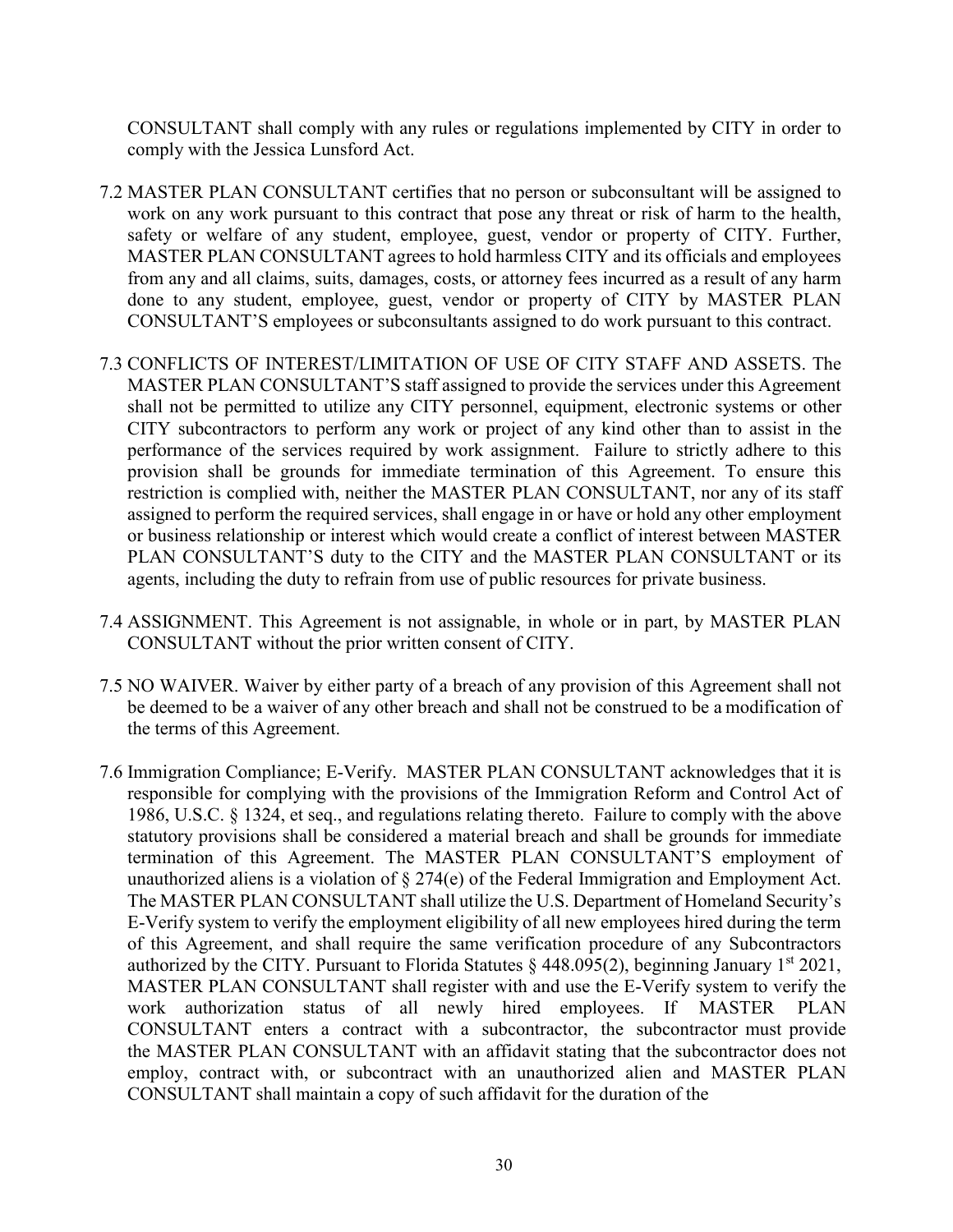MASTER PLAN CONSULTANT shall terminate the contract with the subcontractor. If the contract. If MASTER PLAN CONSULTANT develops a good faith belief that any subcontractor with which it is contracting has knowingly violated Florida Statutes § 448.09(1) (making it unlawful for any person knowingly to employ, hire, recruit, or refer, either for herself or himself or on behalf of another, for private or public employment within the state, an alien who is not duly authorized to work by the immigration laws or the Attorney General of the United States) CITY develops a good faith belief that MASTER PLAN CONSULTANT has knowingly violated Florida Statutes § 448.09(1) (making it unlawful for any person knowingly to employ, hire, recruit, or refer, either for herself or himself or on behalf of another, for private or public employment within the state, an alien who is not duly authorized to work by the immigration laws or the Attorney General of the United States) CITY shall terminate this contract. Pursuant to Florida Statutes § 448.095(2)(c)(3), termination under the above-circumstances is not a breach of contract and may not be considered as such.

- of this Agreement, each Party shall bear its own attorneys' fees and costs, including any incurred 7.7 ATTORNEY FEES. In any action brought between the Parties to enforce or construe the terms on appeal, regardless of the resolution of the case or appeal(s).
- Agreement for any other person's or entity's benefit. 7.8 NO THIRD-PARTY BENEFICIARY. This Agreement is for the benefit of the Parties and their respective successors and permitted assigns, and it is not the intent of the Parties to enter this
- Public Records Act, as applicable, including, but not limited to Florida Statutes § 119.0701. 7.9 PUBLIC RECORDS. The MASTER PLAN CONSULTANT agrees to comply with the Florida Documents which are considered public records under Florida law may include, but are not limited to: records related to the entry, management and implementation of this AGREEMENT; emails/correspondence between the CITY and the MASTER PLAN CONSULTANT related to this AGREEMENT; emails or correspondence from all other entities related to this AGREEMENT (i.e., subcontractors, suppliers, vendors, etc.); billing and related documents; plans or other documents that may be necessary, reports, etc.; subcontracts; and, all vendor invoices. The MASTER PLAN CONSULTANT agrees, to the extent required by law, to:
	- a. Keep and maintain public records that ordinarily and necessarily would be required by the public agency in performing the services of the AGREEMENT;
	- and conditions that the CITY would provide the records and at a cost that does not exceed the cost provided for by law; b. Provide the public with access to the public records under the same terms
	- from public disclosure requirements, are not disclosed, except as authorized by law; and c. Ensure that the public records that are exempt or confidential, and exempt
	- duplicate public records that are exempt or confidential, or exempt from public d. Meet all requirements for public records and transfer, at no cost, to the CITY, all public records in possession of the MASTER PLAN CONSULTANT, upon termination or completion of the AGREEMENT and destroy any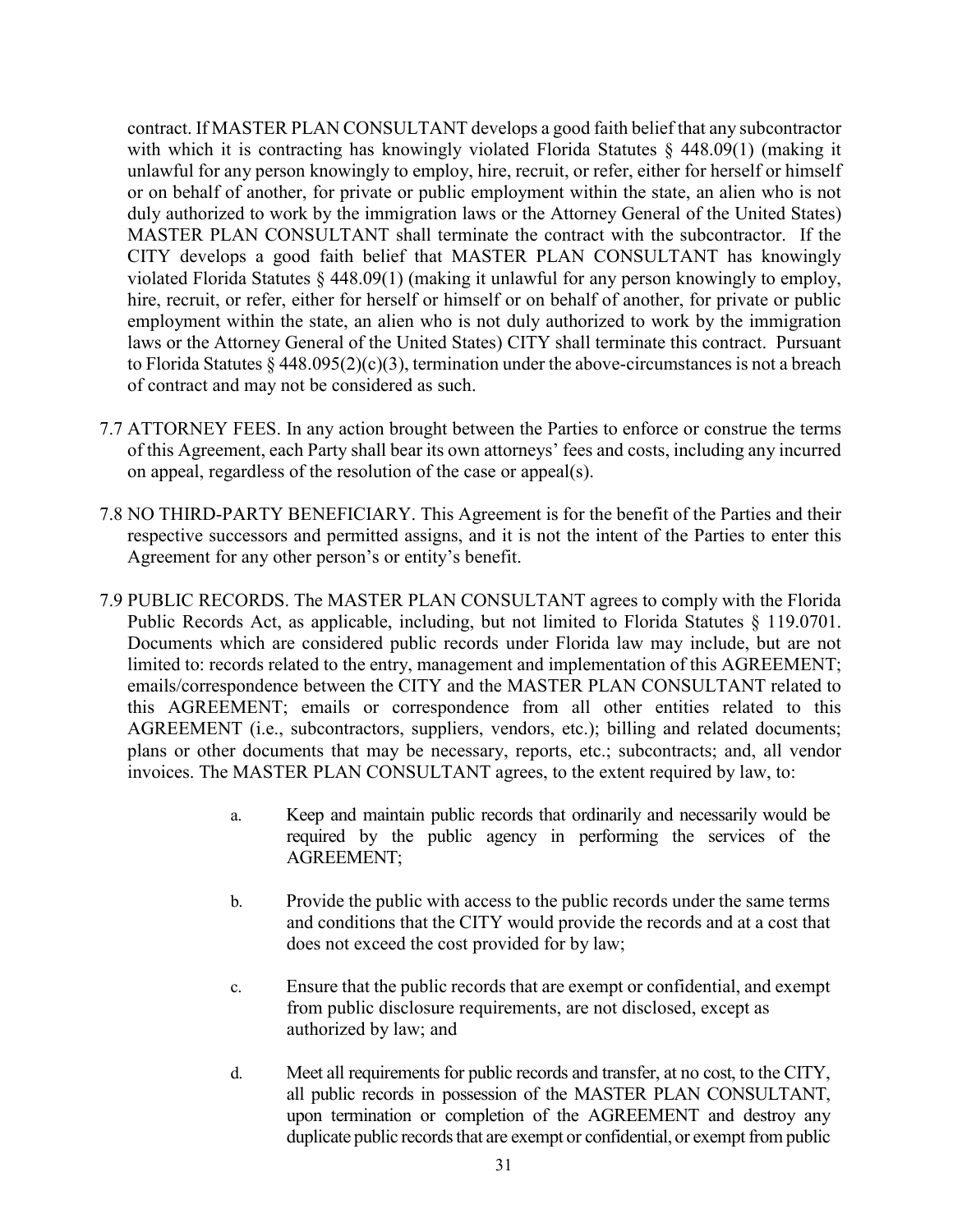record disclosurerequirements.

 Furthermore, the MASTER PLAN CONSULTANT agrees that all records stored electronically must be provided to the CITY in a format that is compatible with the understands and agrees that failure to provide access to the public records is a material breach of this AGREEMENT and grounds for termination. information technology systems of the CITY. The MASTER PLAN CONSULTANT shall promptly provide the CITY with a copy of any request to inspect or copy public records that the MASTER PLAN CONSULTANT receives and a copy of the MASTER PLAN CONSULTANT'S response to each request. The MASTER PLAN CONSULTANT

## **IF THE MASTER PLAN CONSULTANT HAS QUESTIONS REGARDING THE APPLICATION OF CHAPTER 119, FLORIDA STATUTES, TO THE MASTER PLAN CONSULTANT'S DUTY TO PROVIDE PUBLIC RECORDS RELATING TO THIS AGREEMENT, CONTACT THE CITY'S CUSTODIAN OF PUBLIC RECORDS AT clerk@myseminole.com.**

 **RECORDS. THE MASTER PLAN CONSULTANT ACKNOWLEDGES THAT IT WILL NOT RELY ON THE CITY OR ITS CITY ATTORNEY TO PROVIDE THE MASTER PLAN CONSULTANT ACKNOWLEDGES THAT THE CITY OF SEMINOLE CANNOT AND WILL NOT PROVIDE LEGAL OR BUSINESS ADVICE TO THE MASTER PLAN CONSULTANT WITH RESPECT TO ITS OBLIGATIONS PURSUANT TO THIS SECTION RELATED TO PUBLIC SUCH BUSINESS OR LEGAL ADVICE AND THAT MASTER PLAN CONSULTANT HAS BEEN ADVISED TO SEEK PROFESSIONAL ADVICE WITH REGARD TO PUBLIC RECORDS MATTERS ADDRESSED BY THIS AGREEMENT.** 

- 7.10 HEADINGS. The headings of the Articles, Sections, Schedules and Attachments as contained in this Agreement are for the purpose of convenience only and shall not be deemed to expand, limit or change the provisions in such Articles, Sections, Schedules and Attachments.
- no force or effect whatever on this Agreement. 7.11 MERGER. This Agreement, including any Addenda and referenced Schedules and Attachments hereto, constitutes the entire agreement between the parties hereto and shall supersede, replace and nullify any and all prior agreements or understandings, written or oral, relating to the matter set forth herein, and any such prior agreements or understanding shall have
- made part of this Agreement: 7.12 CONTRACT DOCUMENTS. The following documents are hereby incorporated into and
	- 1. RFQ No. 22-0406 including any addenda issued prior to response due date,
	- 2. MASTER PLAN CONSULTANT'S responsive submission.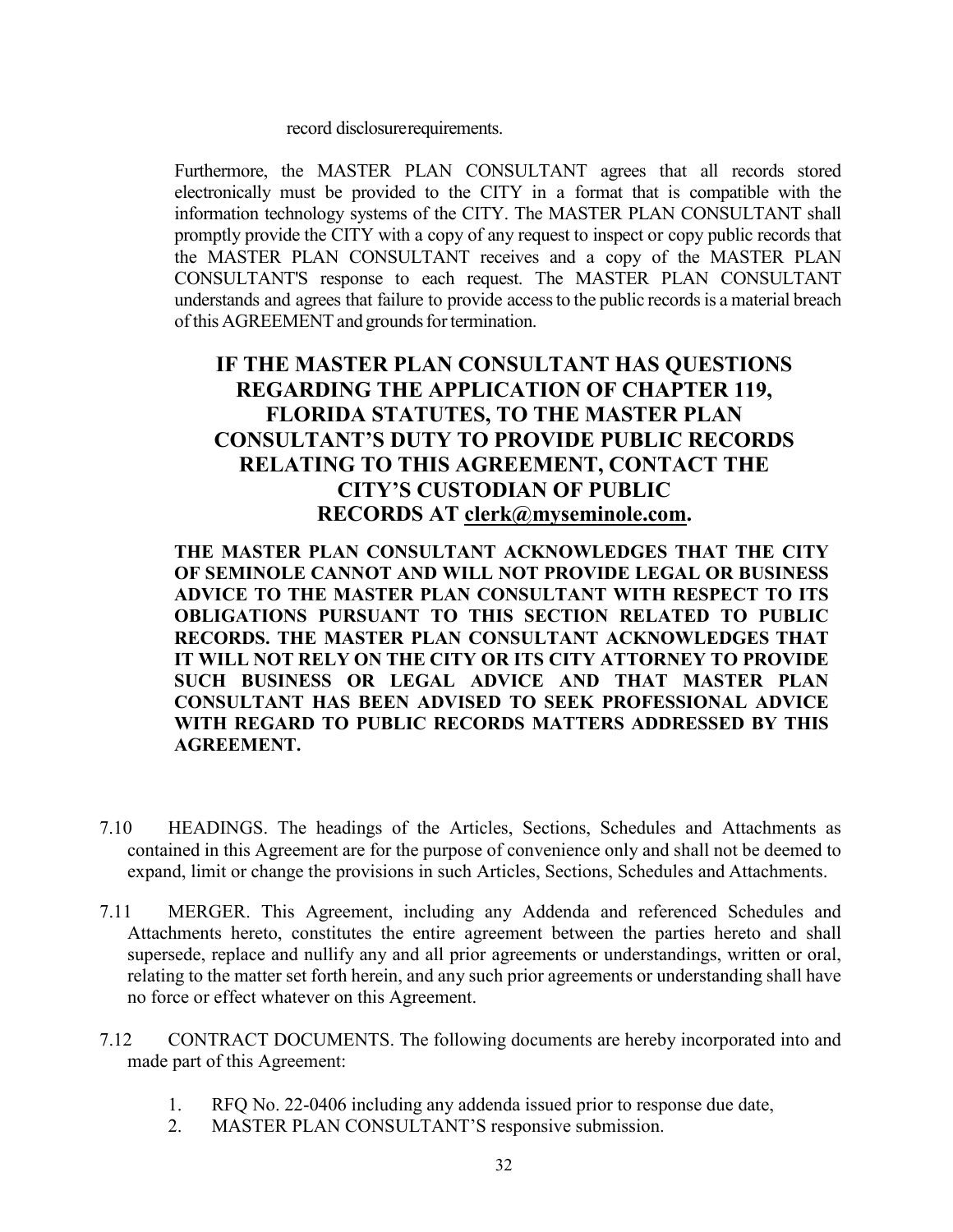In the event that any term of the foregoing documents are in conflict and cannot reasonably be reconciled, this Agreement shall control, followed by the earlier listed document above.

- to the plural include the singular, the term "including" is not limiting and the terms "hereof," "herein," "hereunder" and similar terms in this Agreement refer to this Agreement as a whole 7.13 REFERENCES. Unless the content of the Agreement otherwise clearly requires, references and not to any particular provision of this Agreement. Additionally, the parties hereto acknowledge that they have carefully reviewed this Agreement and have been advised by counsel of their choosing with respect thereto, and that they understand its contents and agree that this Agreement should not be construed more strongly against any party hereto, regardless of who is responsible for its preparation.
- 7.14 AUTHORITY TO EXECUTE. Each Party hereto covenants to the other Party that it has lawful authority to enter into this Agreement and that the Party's representative executing same is authorized to do so on behalf of the Party.
- shall be an original and all of which shall constitute but one and the same instrument. 7.15 This Agreement may be simultaneously executed in several counterparts, each of which

**IN WITNESS WHEREOF,** the Parties hereto have executed this Agreement as of the Effective Date.

 **City of Seminole**

**[insert name of vendor]**

Ann Toney-Deal, ICMA-CM City Manager

 $\frac{1}{2}$  ,  $\frac{1}{2}$  ,  $\frac{1}{2}$  ,  $\frac{1}{2}$  ,  $\frac{1}{2}$  ,  $\frac{1}{2}$  ,  $\frac{1}{2}$  ,  $\frac{1}{2}$  ,  $\frac{1}{2}$  ,  $\frac{1}{2}$  ,  $\frac{1}{2}$  ,  $\frac{1}{2}$  ,  $\frac{1}{2}$  ,  $\frac{1}{2}$  ,  $\frac{1}{2}$  ,  $\frac{1}{2}$  ,  $\frac{1}{2}$  ,  $\frac{1}{2}$  ,  $\frac{1$ 

[insert name and title of vendor's officer]

 $\frac{1}{2}$  ,  $\frac{1}{2}$  ,  $\frac{1}{2}$  ,  $\frac{1}{2}$  ,  $\frac{1}{2}$  ,  $\frac{1}{2}$  ,  $\frac{1}{2}$  ,  $\frac{1}{2}$  ,  $\frac{1}{2}$  ,  $\frac{1}{2}$  ,  $\frac{1}{2}$  ,  $\frac{1}{2}$  ,  $\frac{1}{2}$  ,  $\frac{1}{2}$  ,  $\frac{1}{2}$  ,  $\frac{1}{2}$  ,  $\frac{1}{2}$  ,  $\frac{1}{2}$  ,  $\frac{1$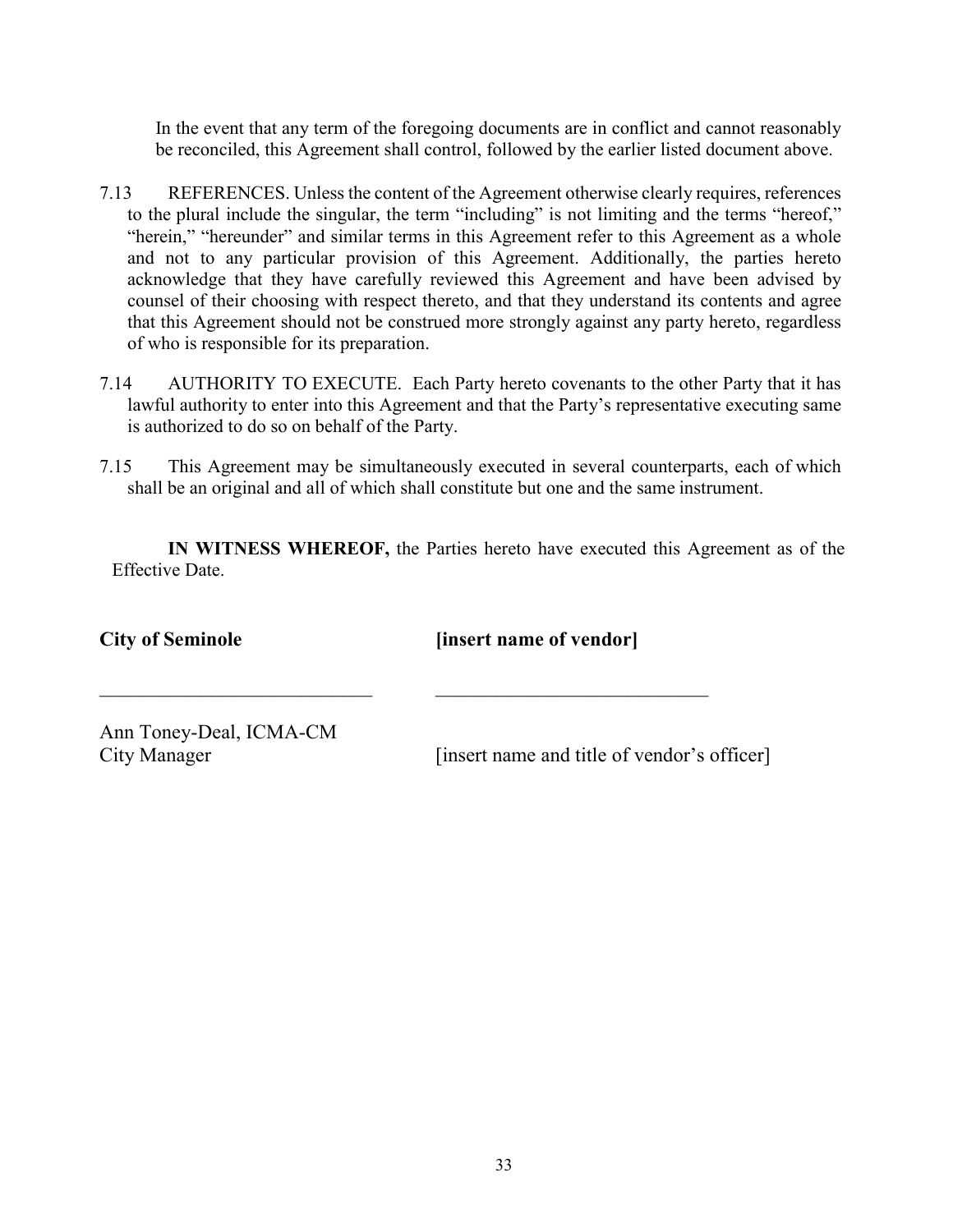## **SCHEDULE A**

#### **SCOPE OF SERVICES**

 Pursuant to the authority granted to it in *Florida Statutes* § 287.055(4)(d), the City of Seminole, a Florida municipal corporation, is interested in entering into a contract with a qualified and experienced Firm to provide professional services for the development of a Recreation Master Plan (RMP) not exceeding the dollar threshold limits pursuant to Section 287.055 *Florida Statutes* as amended from time to time.

 needs of residents and users, the City will complete a Master Plan to drive the design of a new or renovated The catalyst for this project is the City's Recreation Center, a 49,000 square foot Recreation and Aquatics complex, that is reaching the end of its useful life. To understand how to best meet the current recreational Recreation Center.

The City also seeks to define future recreation needs for the community, which includes both residents and non-residents. The master plan will provide recommendations for the provision of facilities, programs and services, techniques for engaging new patrons, and utilization analysis.

 identified through the study, including identifying recommendations for program development for the next consultant will create a document for distribution to the public and present the document to the City Council for approval at a regularly scheduled Council meeting. The Comprehensive Recreation Master Plan will 10 years. The consultant will collect and analyze data to develop a clear and actionable plan to implement the priorities ten years. The consultant will work closely with City staff in preparing the Recreation Master Plan. The require the approval of the City Council to become a policy document, guiding service delivery over the next

Anticipated Needs:

- • Determine if existing facilities and fields (in City and greater Seminole area) are sufficient to service needs;
- Replacement, upgrades and/or enhancements to existing recreational facilities;
- Family oriented semi-passive areas; picnic area, small pavilions, passive and or nature parks;
- Maintenance enhancements; and
- Specialized programs and/or services.

This process includes developing a comprehensive inventory, an analysis of forecasted needs, and implementation strategies. Specific items to include in the study, but not limited to, are:

- Public Process and Community Engagement;
- • Needs assessment to identify gaps and opportunities with respect to recreation facilities, programs, services, activities, events, and open spaces;
- Demographic Trends;
- Level of Service Analysis for Facilities, Programs, and Services;
- Action Plan with detailed recommendations based on the needs assessment, including ranking and prioritization; and
- A proposed timeline for the implementation of the Master Plan shall be provided.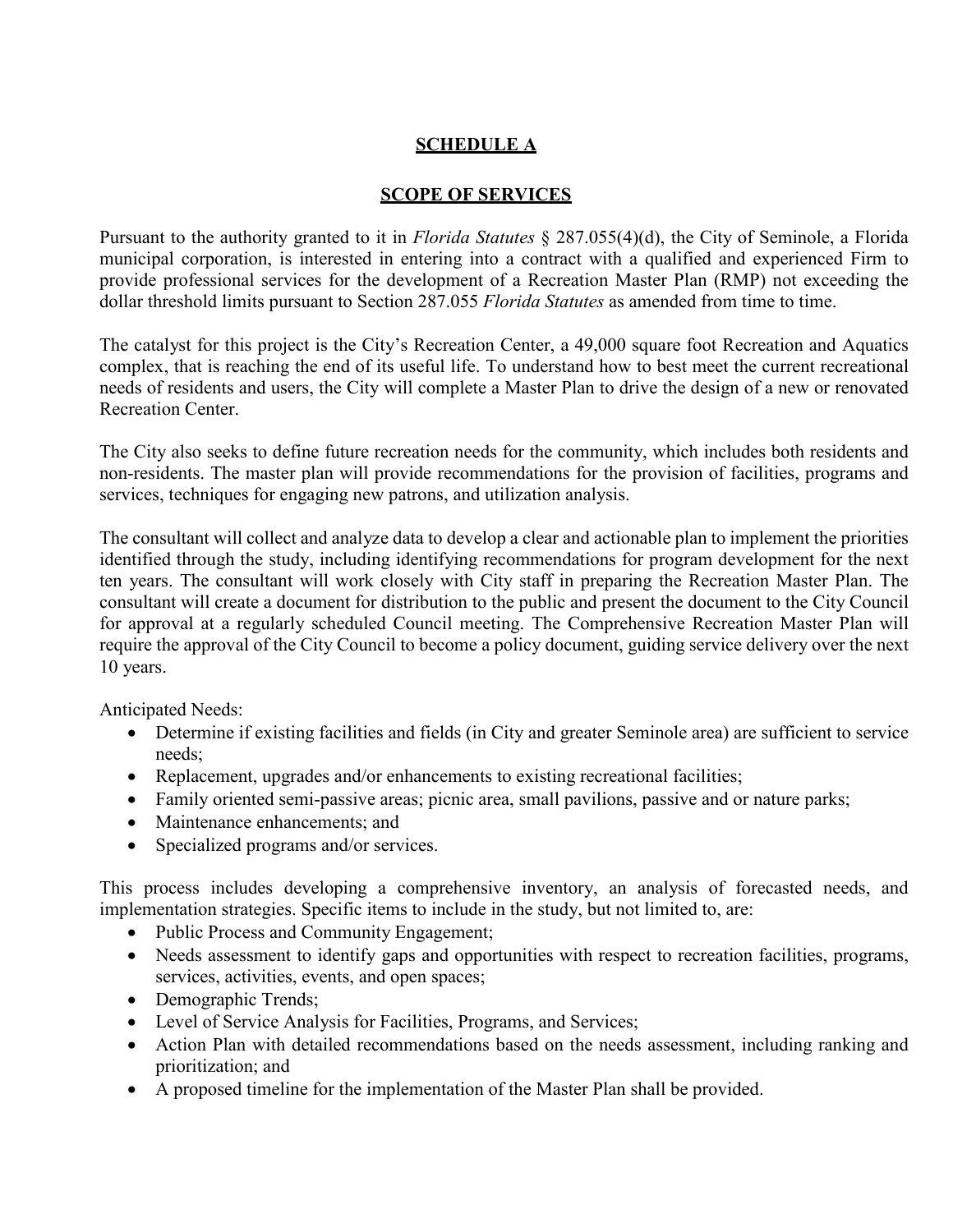In preparation of the Master Plan other relevant City, County, State and regional plans and policies should be reviewed and considered. These plans include, but are not limited to:

- Past Recreation Master Plan
- City of Seminole's Budget and Capital Improvements Plan
- Pinellas County's Unincorporated Seminole Youth Sports Master Plan
- Seminole Community Library programming.

The Master Plan shall be officially adopted by the City Council as the policy-making body and integrated into the Capital Improvements Plan and Annual Budget. The public input should be an integral part of the plan development process.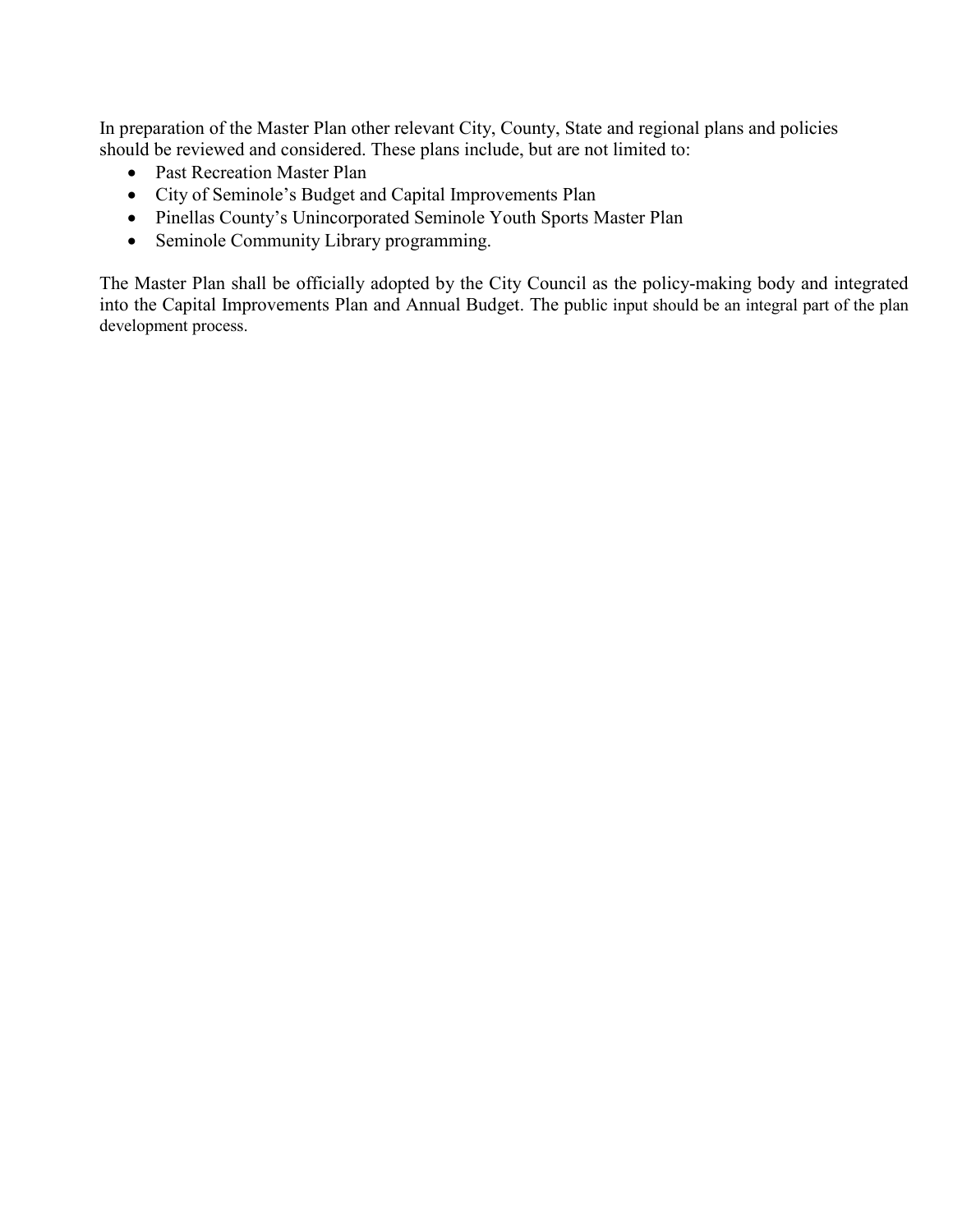#### **SCHEDULE B**

## **PROJECT SCHEDULE**

 The entire process of the Recreation Master Plan, from inception to adoption by the City Council, should be completed within twelve months.

> *Additional content to be inserted by City staff after having negotiated an acceptable schedule of deliverables with the selected vendor.*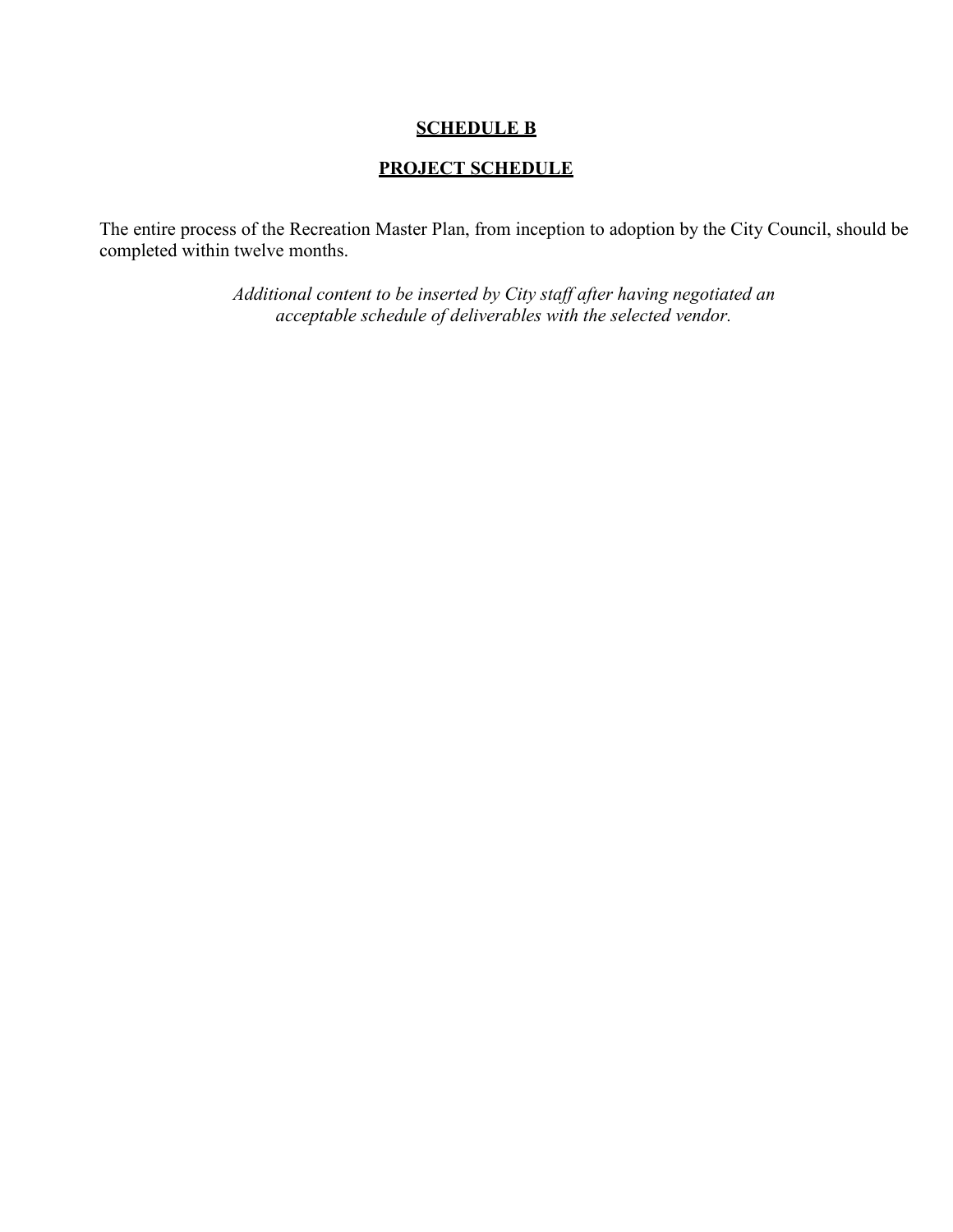## **SCHEDULE C**

## **RATE SCHEDULE**

 *Content to be inserted by City staff after having negotiated a flat rate for project scope.*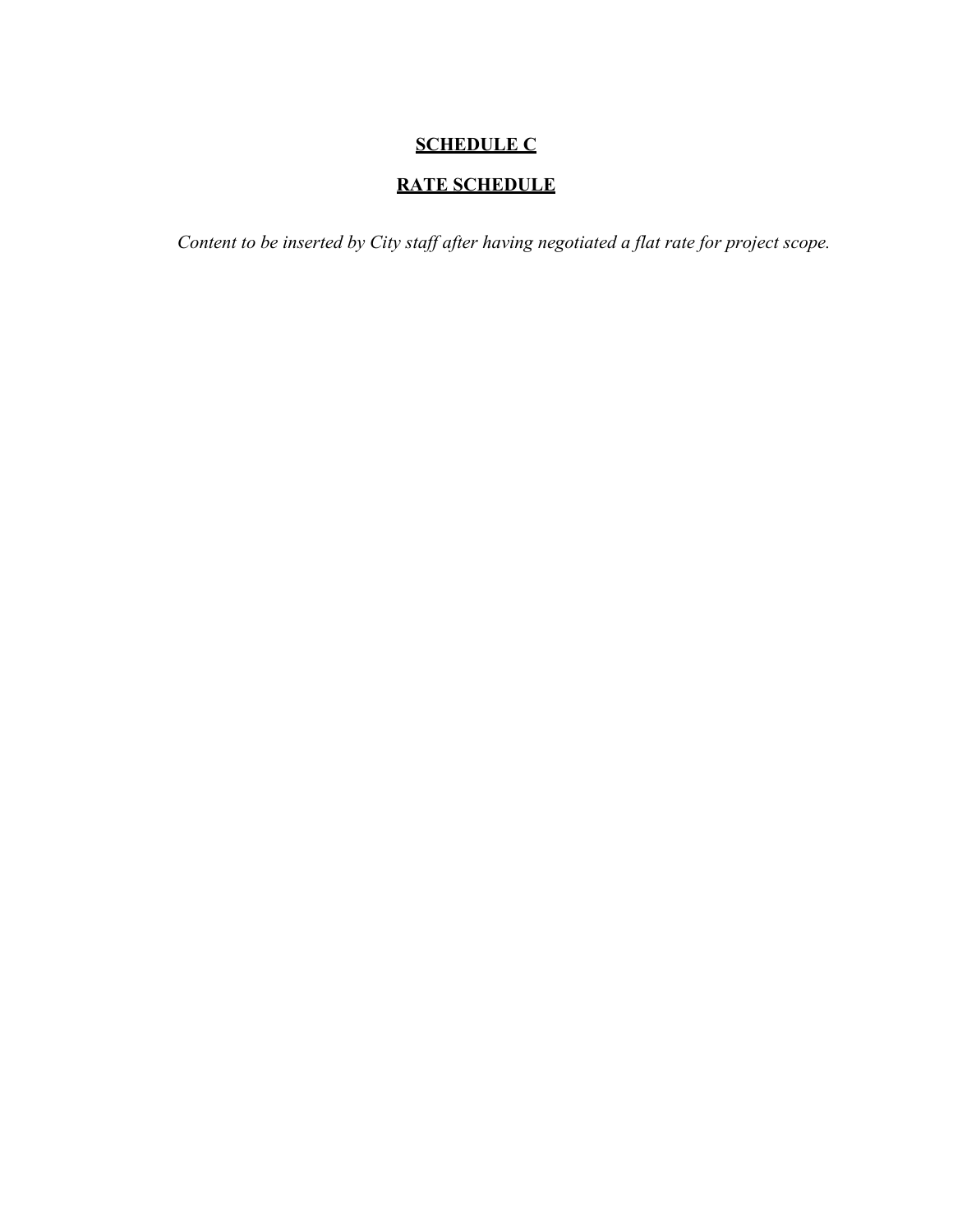## **SCHEDULE D**

## **INSURANCE CERTIFICATES**

*Certificates to be provided by vendor prior to City's execution of agreement.*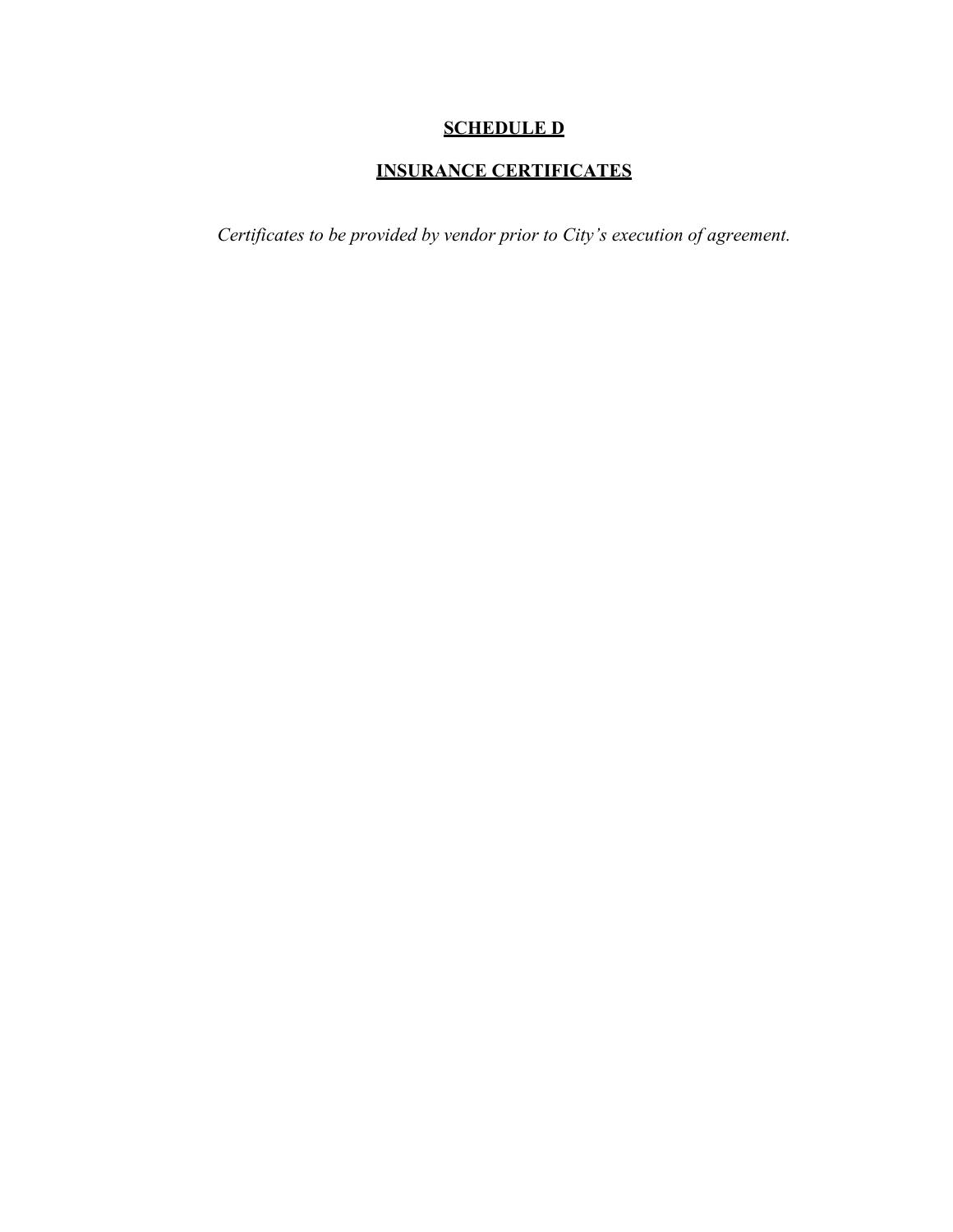#### **SCHEDULE E**

#### **INSURANCE COVERAGE**

 deductibles and provide satisfactory evidence of financial responsibility for such obligations. All responsibility. The amounts and types of insurance shall conform to the minimum requirements listed below. If MASTER PLAN CONSULTANT has any self-insured retentions or deductibles under any of the below listed minimum required coverages, MASTER PLAN CONSULTANT must identify on the Certificate of Insurance the nature and amount of such self-insured retentions or self-insured retentions or deductibles will be MASTER PLAN CONSULTANT'S sole

responsibility.<br><u>Worker's Compensation and Employers Liability Insurance</u> shall be maintained by MASTER insurance shall not be less than: PLAN CONSULTANT during the term of this Agreement for all employees engaged in the work under this Agreement, in accordance with the laws of the State of Florida. The amount of such

Workers' Compensation – Florida Statutory Requirements

| Employers Liability - | \$500,000.00 Limit Each Accident         |
|-----------------------|------------------------------------------|
|                       | \$500,000.00 Limit Disease Aggregate     |
|                       | \$500,000.00 Limit Disease Each Employee |

The insurance company shall waive its Rights of Subrogation against CITY.

 by MASTER PLAN CONSULTANT. Coverage, as provided by 1986 (or later) ISO commercial general liability form, shall include, but not be limited to, Bodily Injury, Contractual for this Agreement, Independent Contractors, Broad Form Property Damage, Personal Injury and Fire by CITY. Limits of coverage shall not be less than the following for Bodily Injury, including Death, Property Damage and Personal Injury Combined Single Limits: Commercial General Liability Insurance, written on an "occurrence" basis, shall be maintained Legal Liability Coverages. If MASTER PLAN CONSULTANT provides any construction work, it must also include Products & Completed Operations, with the Completed Operations Coverage maintained for this Project for not less than five (5) years following completion and acceptance

| General Aggregate                                                | \$2,000,000.00 |  |
|------------------------------------------------------------------|----------------|--|
| Products – Completed Operations Aggregate                        | \$2,000,000.00 |  |
| Personal and Advertising Injury                                  | \$1,000,000.00 |  |
| Each Occurrence                                                  | \$1,000,000.00 |  |
| Fire Damage (Any One Fire)                                       | 50,000.00      |  |
| Medical Expenses per Person                                      | \$5,000.00     |  |
| Site Contract Specific Project Aggregate Limits \$ same as above |                |  |

The aggregate limits shall be separately applicable to this Project by use of an endorsement approved by CITY. Applicable deductibles or self-insured retention, not to exceed \$25,000.00, shall be the sole responsibility of MASTER PLAN CONSULTANT.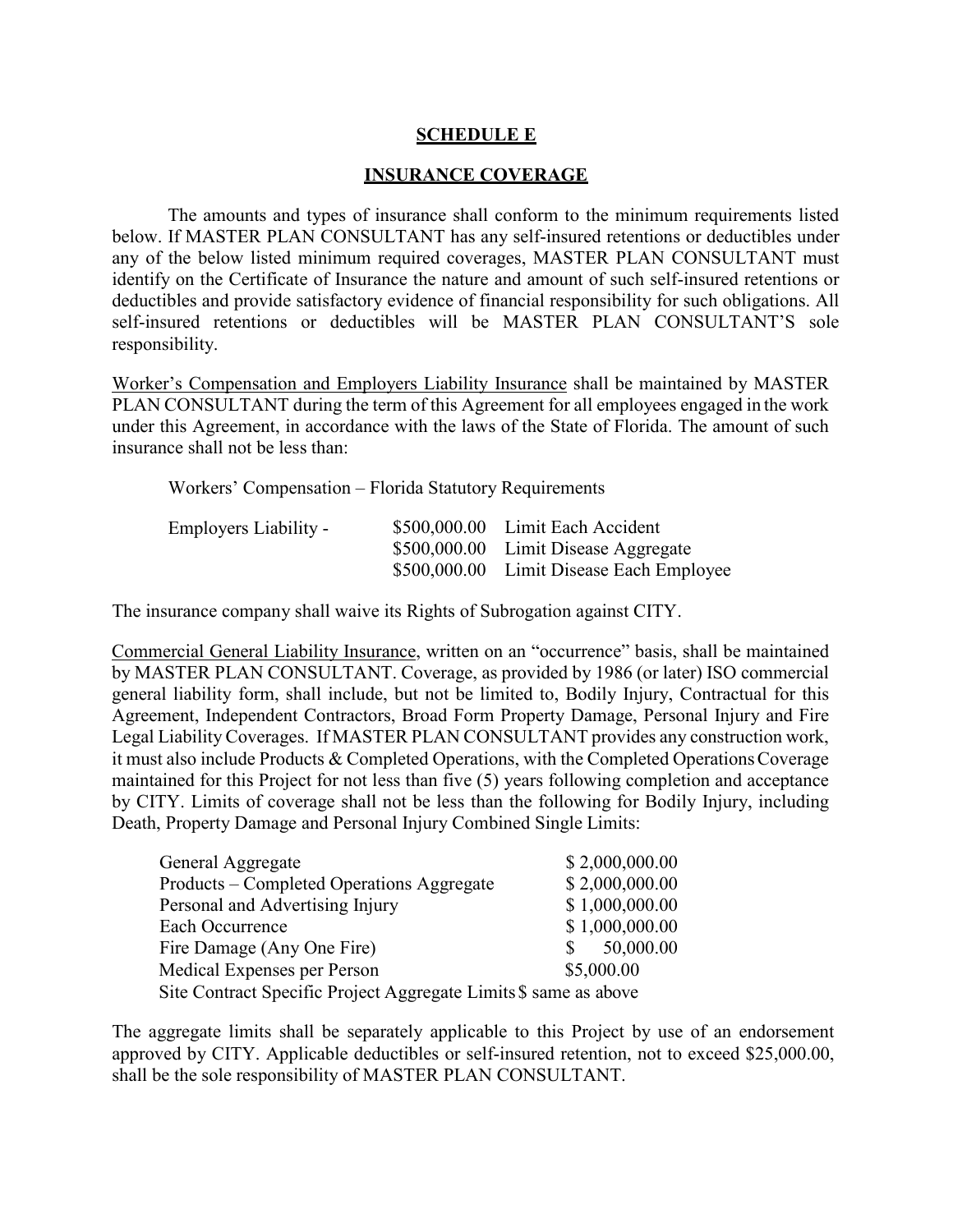Automobile Liability Insurance shall be maintained by MASTER PLAN CONSULTANT as to CITYship, maintenance, and use, including loading and unloading, of all owned, non-owned, leased or hired vehicles with limits of not less than:

Bodily Injury, including Death & Property Damage Limit Each Accident Liability

 $$1,000,000.00$  Combined Single

Umbrella Liability Insurance or Excess Liability Insurance shall not be less than \$ 1,000,000 each occurrence and aggregate. Coverage shall be excess of the Employers Liability, Commercial coverages on a "following form" basis. Coverage shall drop down as primary on the exhaustion project aggregate limits shall be evidenced by the use of an endorsement approved by CITY. General Liability and Automobile Liability coverages required herein and shall include all of any aggregate limit. The aggregate limits shall apply separately to this Project, and the specific

Agreement. Such insurance shall have limits of not less than  $$1,000,000$  each claim and aggregate, and the MASTER PLAN CONSULTANT waives its right of recovery against CITY as to any claims under this insurance. Any deductible or self-insured retention applicable to any claim shall be the sole responsibility of MASTER PLAN CONSULTANT and shall not be greater than of not less than five (5) years after completion of its services to CITY. The policy retroactive date renewal or material change in coverages or limits received by MASTER PLAN CONSULTANT issued or to be issued on the policy if requested by CITY. Professional Liability Insurance shall be maintained by MASTER PLAN CONSULTANT insuring its legal liability arising out of the performance of professional services under this \$25,000 each claim. MASTER PLAN CONSULTANT must continue this coverage for a period will always be prior to the date services were first performed by MASTER PLAN CONSULTANT for CITY, and the date will not be moved forward during the term of this Agreement and for 5 years thereafter. MASTER PLAN CONSULTANT shall promptly submit Certificates of Insurance providing for an unqualified written notice to CITY of any cancellation of coverage or reduction in limits, other than the application of the aggregate limits provision. In addition, as provided in this Agreement, MASTER PLAN CONSULTANT shall also notify CITY by certified mail, within twenty-four (24) hours after receipt, of any notices of expiration, cancellation, nonfrom its insurer. In the event of more than a twenty percent (20%) reduction in the aggregate limit of any policy, MASTER PLAN CONSULTANT shall immediately take steps to have the aggregate limit reinstated to the full extent permitted under such policy. MASTER PLAN CONSULTANT shall promptly submit a certified, true copy of the policy and any endorsements

 or records utilized during the term of this Agreement. Valuable Papers. MASTER PLAN CONSULTANT shall purchase valuable papers and records coverage for plans, specifications, drawings, reports, maps, books, blueprints, and other printed documents in an amount sufficient to cover the cost of recreating or reconstructing valuable papers

Project Professional Liability. If CITY notifies MASTER PLAN CONSULTANT that a project professional liability policy will be purchased, then MASTER PLAN CONSULTANT agrees to use its best efforts in cooperation with CITY and CITY'S insurance representative, to pursue the maximum credit available from the professional liability carrier for a reduction in the premium of